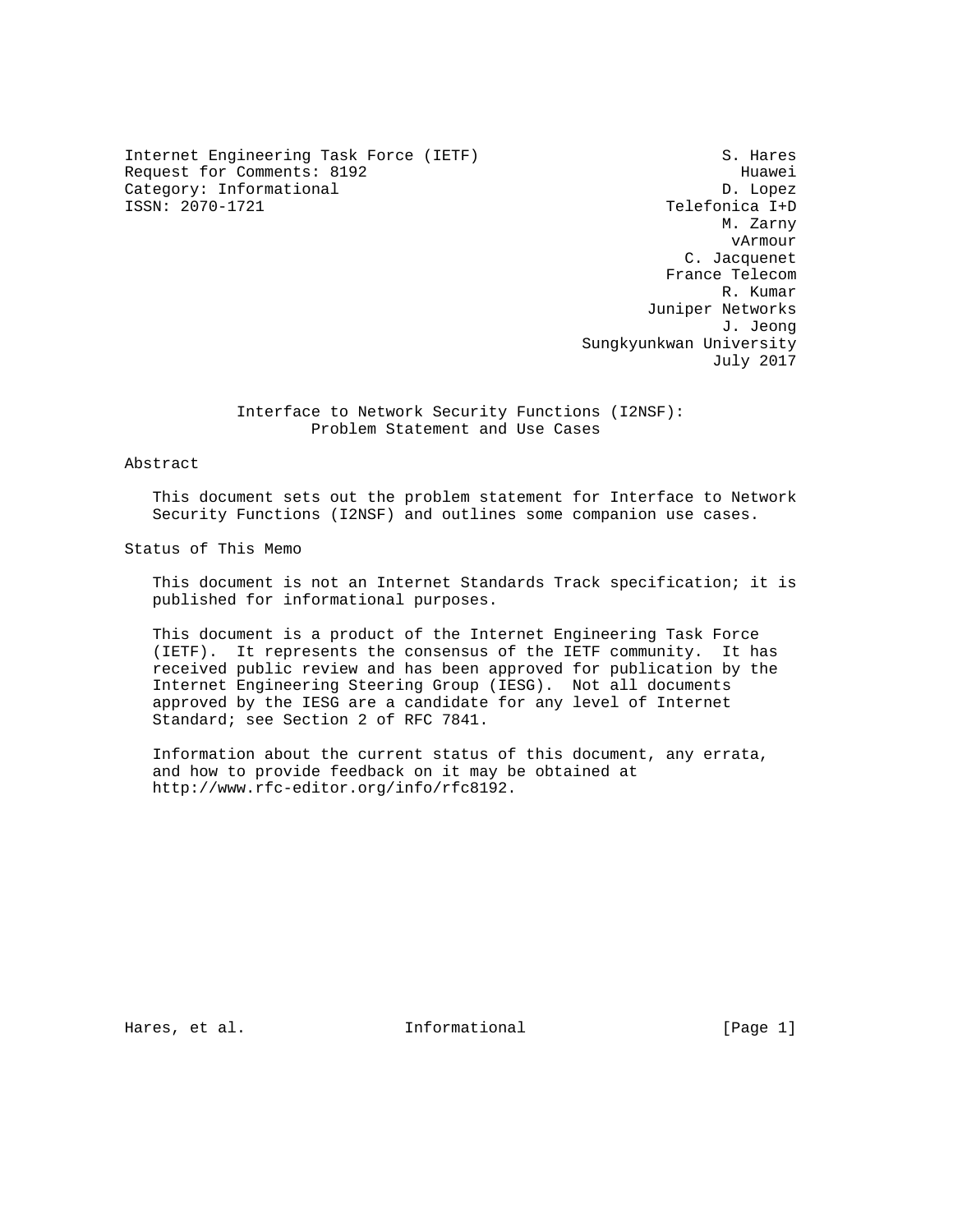## Copyright Notice

 Copyright (c) 2017 IETF Trust and the persons identified as the document authors. All rights reserved.

 This document is subject to BCP 78 and the IETF Trust's Legal Provisions Relating to IETF Documents

 (http://trustee.ietf.org/license-info) in effect on the date of publication of this document. Please review these documents carefully, as they describe your rights and restrictions with respect to this document. Code Components extracted from this document must include Simplified BSD License text as described in Section 4.e of the Trust Legal Provisions and are provided without warranty as described in the Simplified BSD License.

Hares, et al. The Informational The Informational [Page 2]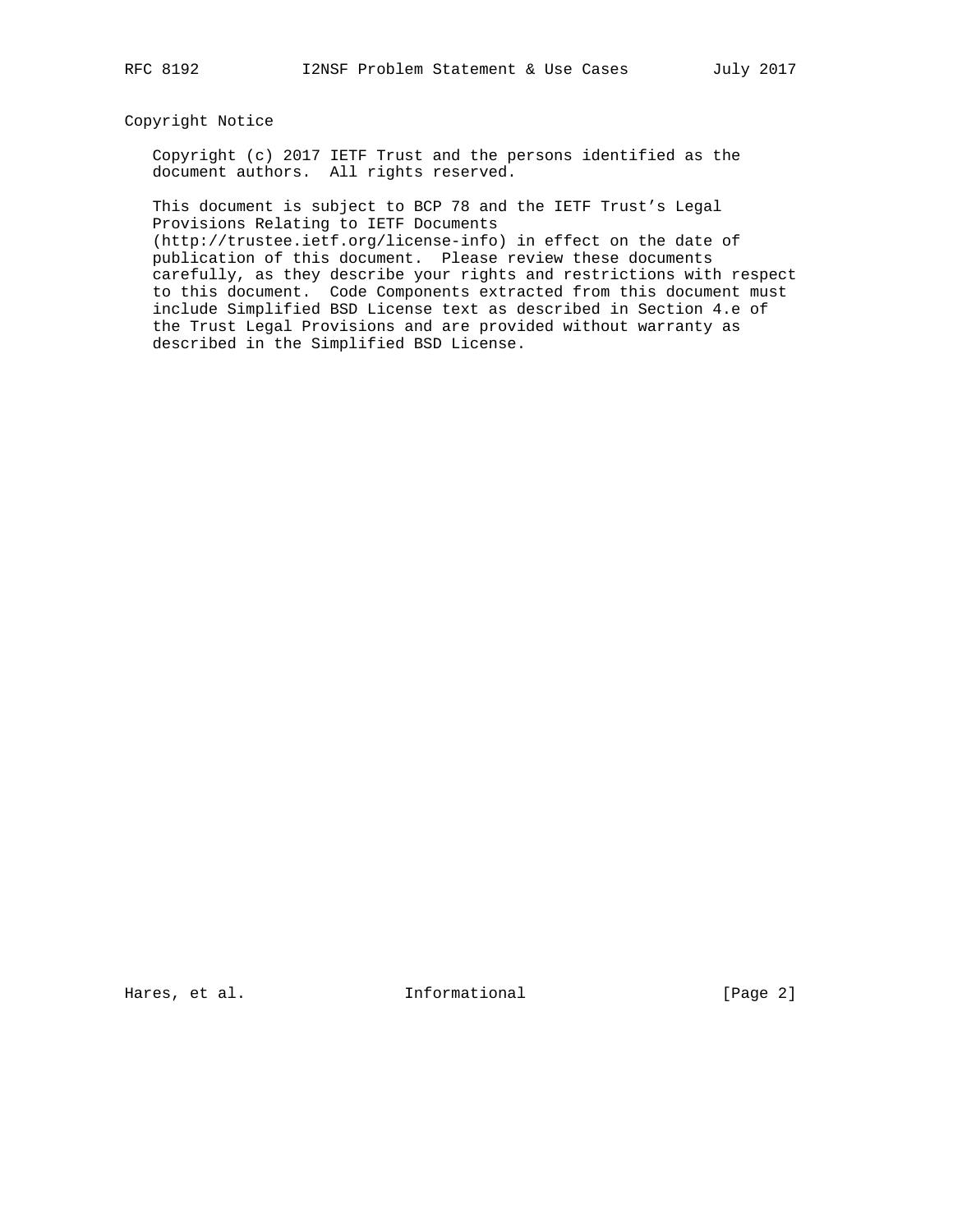# Table of Contents

| 1.                                                                                 | 4              |
|------------------------------------------------------------------------------------|----------------|
| 2.<br>$Terminology \ldots \ldots \ldots \ldots \ldots \ldots \ldots \ldots \ldots$ | 5              |
| 3.                                                                                 | $6\phantom{a}$ |
| 3.1. Challenges Facing Security Service Providers                                  | 6              |
| Diverse Types of Security Functions<br>3.1.1.                                      | 6              |
| Diverse Interfaces to Control and Monitor NSFs<br>3.1.2.                           | 8              |
| More Distributed NSFs and vNSFs<br>3.1.3.                                          | 8              |
| More Demand to Control NSFs Dynamically<br>3.1.4.                                  | 9              |
| 3.1.5.<br>Demand for Multi-tenancy to Control and Monitor NSFs                     | $\overline{9}$ |
| Lack of Characterization of NSFs and Capability<br>3.1.6.                          |                |
|                                                                                    | 9              |
| Lack of Mechanism for NSFs to Utilize External<br>3.1.7.                           |                |
|                                                                                    | 10             |
| Lack of Mechanisms to Accept External Alerts to<br>3.1.8.                          |                |
| Trigger Automatic Rule and Configuration Changes                                   | 10             |
| Lack of Mechanism for Dynamic Key Distribution to<br>3.1.9.                        |                |
|                                                                                    | 10             |
| 3.2. Challenges Facing Customers                                                   | $12 \,$        |
| NSFs from Heterogeneous Administrative Domains<br>3.2.1.                           | 12             |
|                                                                                    |                |
| Today's Vendor-Specific Control Requests<br>3.2.2.                                 | 13             |
| Difficulty for Customers to Monitor the Execution of<br>3.2.3.                     |                |
| Desired Policies                                                                   | 14             |
| Lack of Standard Interface to Inject Feedback to NSF<br>3.3.                       | 15             |
| Lack of Standard Interface for Capability Negotiation<br>3.4.                      | 15             |
| Difficulty in Validating Policies across Multiple Domains<br>3.5.                  | 15             |
| 3.6.<br>Software-Defined Networks                                                  | 16             |
|                                                                                    | 17             |
|                                                                                    | 17             |
| 4.2.                                                                               | 18             |
| 4.3.<br>Cloud Data Center Scenario                                                 | 21             |
| 4.3.1. On-Demand Virtual Firewall Deployment                                       | 21             |
| 4.3.2. Firewall Policy Deployment Automation                                       | 22             |
| 4.3.3. Client-Specific Security Policy in Cloud VPNs                               | 22             |
| 4.3.4.<br>Internal Network Monitoring                                              | 23             |
| Preventing DDoS, Malware, and Botnet Attacks<br>4.4.                               | 23             |
| 4.5. Regulatory and Compliance Security Policies                                   | 24             |
| 5.                                                                                 | 24             |
| б.                                                                                 | 24             |
| 7.                                                                                 | 24             |
| 8.                                                                                 | 25             |
|                                                                                    | 27             |
|                                                                                    | 28             |
|                                                                                    | 28             |

Hares, et al. 1nformational 1999 [Page 3]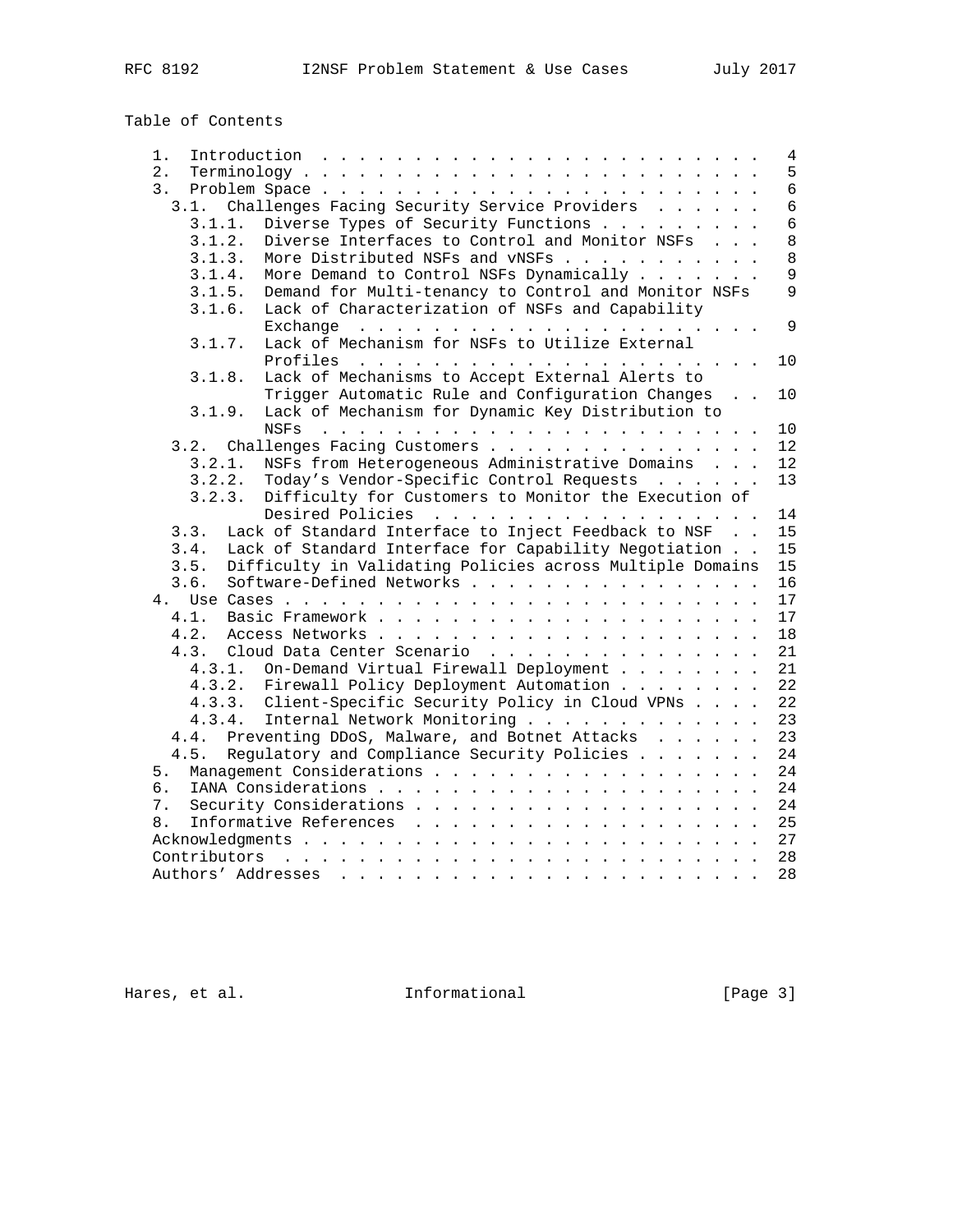# 1. Introduction

 This document sets out the problem statement for Interface to Network Security Functions (I2NSF) and outlines some use cases. A summary of the state of the art in the industry and IETF that is relevant to I2NSF work is documented in [I2NSF-ANALYSIS].

 The growing challenges and complexity in maintaining a secure infrastructure, complying with regulatory requirements, and controlling costs are enticing enterprises into consuming network security functions hosted by service providers. The hosted security service is especially attractive to small- and medium-size enterprises which suffer from a lack of security experts to continuously monitor networks, acquire new skills, and propose immediate mitigations to ever increasing sets of security attacks.

 According to [Gartner], the demand for hosted (or cloud-based) security services is growing. Small- and medium-size businesses (SMBs) are increasingly adopting cloud-based security services to replace on-premises security tools, while larger enterprises are deploying a mix of traditional and cloud-based security services.

 To meet the demand, more and more service providers are providing hosted security solutions to deliver cost-effective managed security services to enterprise customers. The hosted security services are primarily targeted at enterprises (especially small and medium ones) but could also be provided to any kind of mass-market customer. As a result, the Network Security Functions (NSFs) are provided and consumed in a large variety of environments. Users of NSFs may consume network security services hosted by one or more providers, which may be their own enterprise, service providers, or a combination of both.

 This document also briefly describes the following use cases summarized by [I2NSF-USECASES]:

o I2NSF Access Use Cases [OAM-USECASE],

- o I2NSF Data Center Use Cases [DC-USECASE], and
- o Integrated Security with Access Network Use Case [ACCESS-USECASE].

Hares, et al. 1nformational 1999 [Page 4]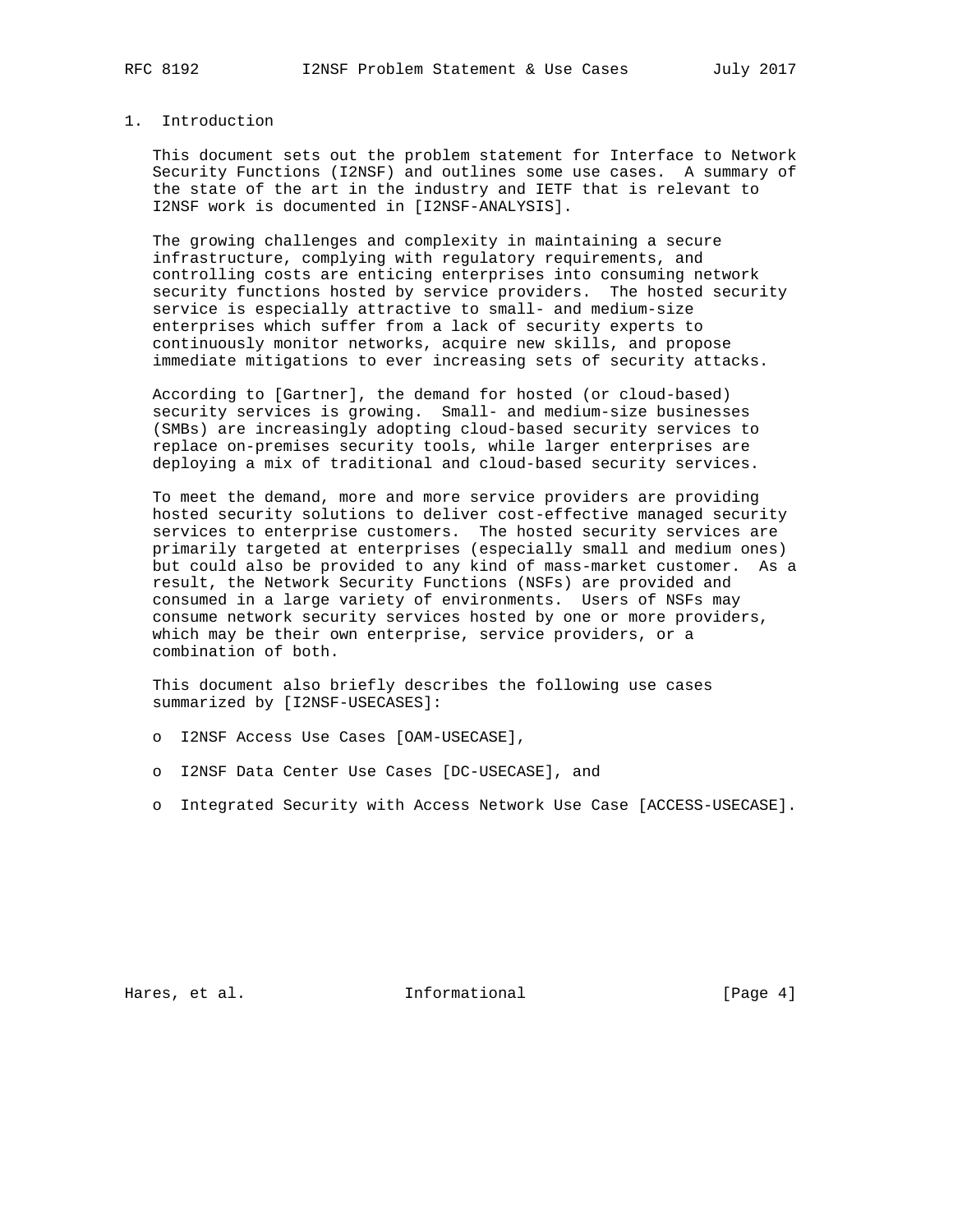2. Terminology

AAA: Authentication, Authorization, and Accounting [RFC2904]

- ACL: Access Control List
- Bespoke security management: Security management that is made to fit a particular customer.
- DC: Data Center
- FW: Firewall
- IDS: Intrusion Detection System
- IPS: Intrusion Protection System
- I2NSF: Interface to Network Security Functions
- NSF: Network Security Function. An NSF is a function that is used to ensure integrity, confidentiality, or availability of network communication; to detect unwanted network activity; or to block, or at least mitigate, the effects of unwanted activity.
- Flow-based NSF: An NSF that inspects network flows according to a security policy. Flow-based security also means that packets are inspected in the order they are received and without altering packets due to the inspection process (e.g., Medium Access Control (MAC) rewrites, TTL decrement action, or NAT inspection or changes). (Note: Some existing firewalls store packets and look at the packets in logical order, which is not the order these are received in time. This document restricts flow-based NSF to this definition.)
- Security service provider: A provider of security services to the customers (end users or enterprises) using NSF equipment purchased from vendors or created by the service provider.
- SDN: Software-Defined Networking. (See [RFC7426] for architecture and terminology or [RFC7149] for a service provider view.)
- vCPE: virtual Customer Premises Equipment
- vEPC: virtual Evolved Packet Core [EPC-3GPP]
- vNSF: Virtual NSF. An NSF that is deployed as a distributed virtual resource.

Hares, et al. The Informational The Lage 5]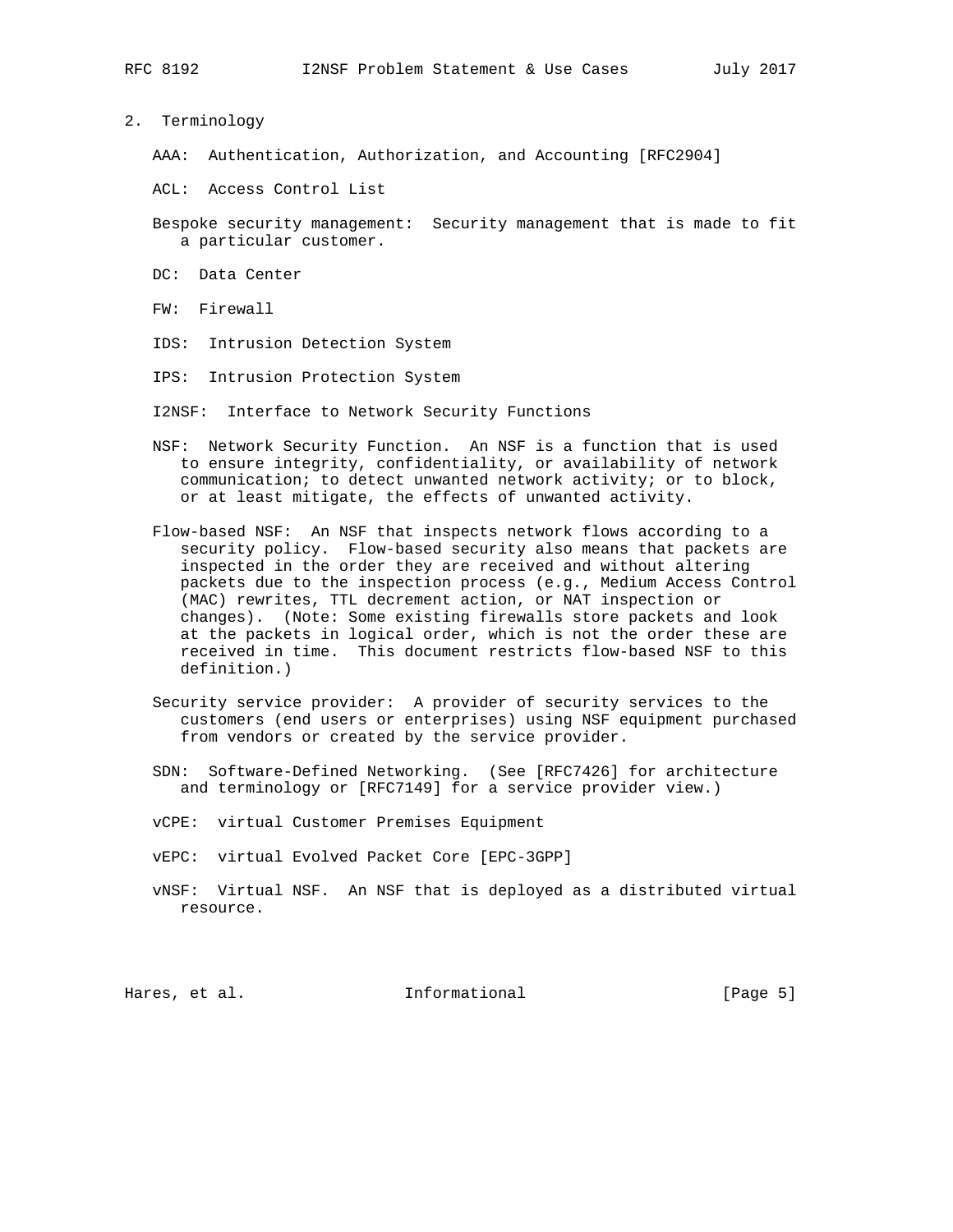vPE: virtual Provider Edge

VPN: Virtual Private Network

3. Problem Space

 The following sub-sections describe the problems and challenges facing customers and security service providers when some or all of the security functions are no longer physically hosted by the customer's administrative domain.

 Security service providers can be internal or external to the company. For example, an internal IT security group within a large enterprise could act as a security service provider for the enterprise. In contrast, an enterprise could outsource all security services to an external security service provider. In this document, the security service provider function, whether it is internal or external, will be denoted as "service provider".

 The "Customer-Provider" relationship may be between any two parties. The parties can be in different organizations or different domains of the same organization. Contractual agreements may be required in such contexts to formally document the customer's security requirements and the provider's guarantees to fulfill those requirements. Such agreements may detail protection levels, escalation procedures, alarms reporting, etc. There is currently no standard mechanism to capture those requirements.

A service provider may be a customer of another service provider.

 It is the objective of the I2NSF work to address these problems and challenges.

- 3.1. Challenges Facing Security Service Providers
- 3.1.1. Diverse Types of Security Functions

 There are many types of NSFs. NSFs by different vendors can have different features and interfaces. NSFs can be deployed in multiple locations in a given network and perhaps have different roles.

 Below are a few examples of security functions and locations or contexts in which they are often deployed:

 External Intrusion and Attack Protection: Examples of this function are firewall/ACL authentication, IPS, IDS, and endpoint protection.

Hares, et al. 1nformational 1999 [Page 6]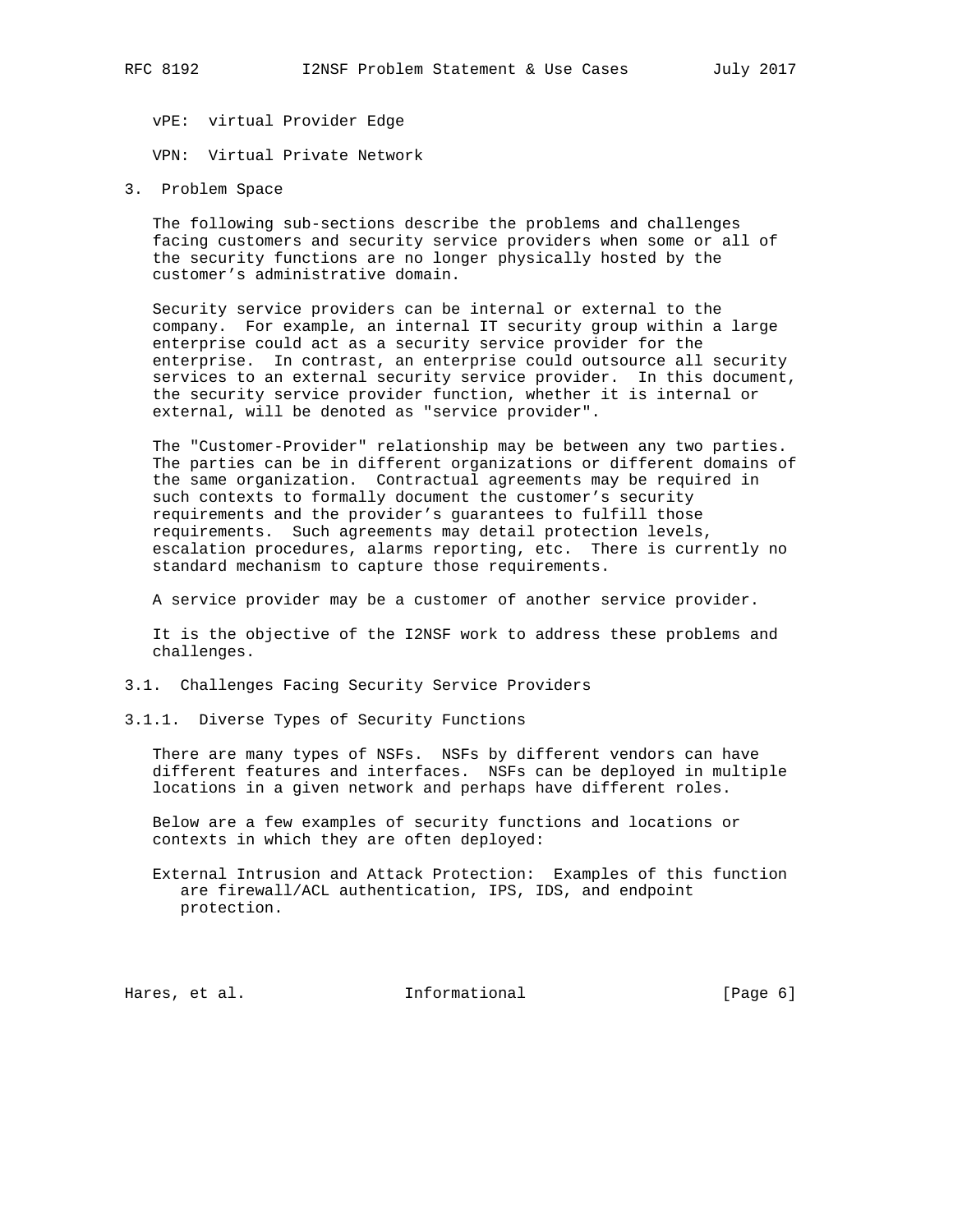- Security Functions in a Demilitarized Zone (DMZ): Examples of this function are firewall/ACLs, IDS/IPS, one or all of AAA services, NAT, forwarding proxies, and application filtering. These functions may be physically on-premise in a server provider's network at the DMZ spots or located in a "virtual" DMZ.
- Centralized or Distributed Security Functions: The security functions could be deployed in a centralized fashion for ease of management and network design or in a distributed fashion for scaled requirement. No matter how a security function is deployed and provisioned, it is desirable to have the same interface to provision security policies; otherwise, the job of security administration is more complex, requiring knowledge of firewall and network design.
- Internal Security Analysis and Reporting: Examples of this function are security logs, event correlation, and forensic analysis.
- Internal Data and Content Protection: Examples of this function are encryption, authorization, and public/private key management for internal databases.
- Security Gateways and VPN Concentrators: Examples of these functions are IPsec gateways, secure VPN concentrators that handle bridging secure VPNs, and secure VPN controllers for data flows.

 Given the diversity of security functions, the contexts in which these functions can be deployed, and the constant evolution of these functions, standardizing all aspects of security functions is challenging and probably not feasible. Fortunately, it is not necessary to standardize all aspects. For example, from an I2NSF perspective, there is no need to standardize how every firewall's filtering is created or applied. Some features in a specific vendor's filtering may be unique to the vendor's product, so it is not necessary to standardize these features.

 What is needed is a standardized interface to control and monitor the rule sets that NSFs use to treat packets traversing through these NSFs. Thus, standardizing interfaces will provide an impetus for standardizing established security functions.

 I2NSF may specify some filters, but these filters will be linked to specific common functionality developed by I2NSF in information models or data models.

Hares, et al. 1nformational 1999 [Page 7]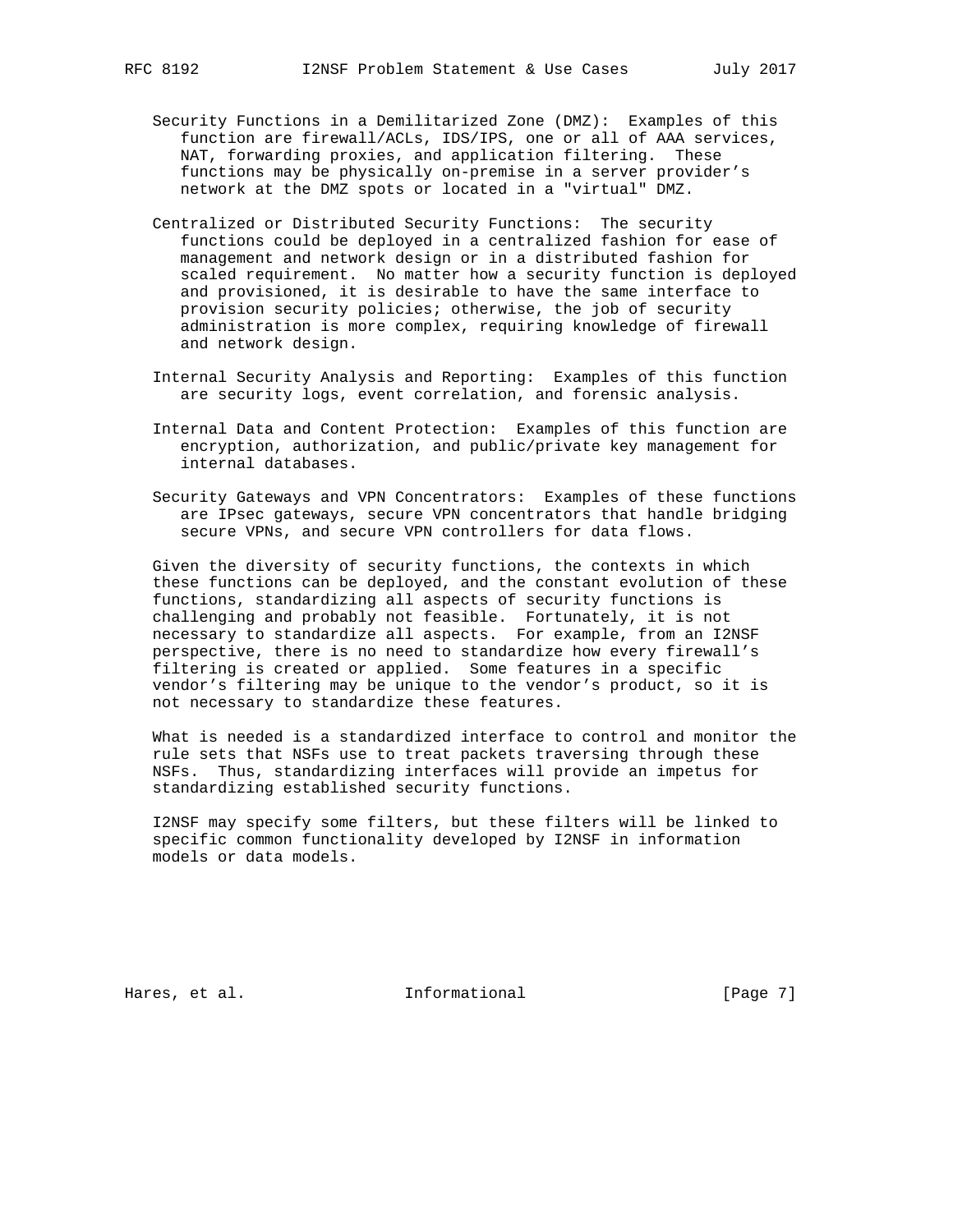# 3.1.2. Diverse Interfaces to Control and Monitor NSFs

 To provide effective and competitive solutions and services, security service providers may need to utilize multiple security functions from various vendors to enforce the security policies desired by their customers.

 Since no widely accepted industry standard interface to NSFs exists today, management of NSFs (device and policy provisioning, monitoring, etc.) tends to be custom-made security management offered by product vendors. As a result, automation of such services, if it exists at all, is also custom made. Thus, even in the traditional way of deploying security features, there is a gap that needs to be filled; this would require coordination among implementations from distinct vendors.

 A challenge for monitoring prior to mitigation of a security intrusion is that an NSF cannot monitor what it cannot view. For example, enabling a security function to mitigate an intrusion (e.g., firewall [FIREWALLS]) must include a mechanism to provide monitoring feedback in order to determine the intrusion has been stopped. Therefore, it is necessary to have a mechanism to monitor and provide execution status of NSFs to security and compliance management tools. Such mechanisms exist in vendor-specific network security interfaces for forensics and troubleshooting, but an industry standard interface could provide monitoring across a variety of NSFs.

3.1.3. More Distributed NSFs and vNSFs

 The security functions that are invoked to enforce a security policy can be located in different equipment and network locations.

 The European Telecommunications Standards Institute (ETSI) Network Functions Virtualization (NFV) initiative [ETSI-NFV] creates new management challenges for security policies to be enforced by distributed vNSFs.

 A vNSF has higher risk of changes to the state of network connection, interfaces, or traffic, as their hosting Virtual Machines (VMs) are being created, moved, or decommissioned.

Hares, et al. 1nformational 1999 [Page 8]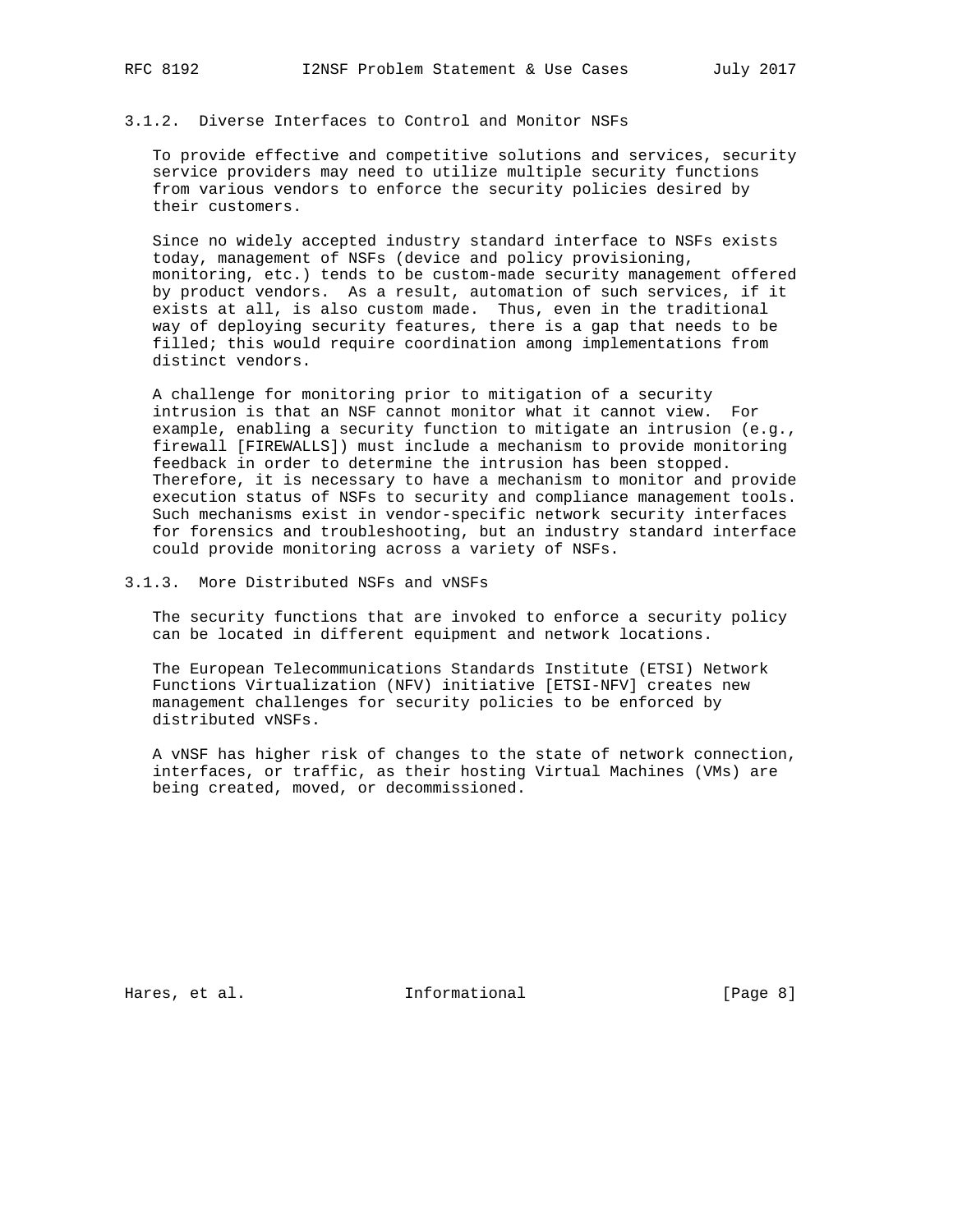3.1.4. More Demand to Control NSFs Dynamically

 In the advent of Software-Defined Networking (SDN) (see [SDN-SECURITY]), more clients, applications, or application controllers need to dynamically update their security policies that are enforced by NSFs. The security service providers have to dynamically update their decision-making process (e.g., in terms of NSF resource allocation and invocation) upon receiving security related requests from their clients.

3.1.5. Demand for Multi-tenancy to Control and Monitor NSFs

 Service providers may need to deploy several NSF controllers to control and monitor the NSFs, especially when NSFs become distributed and virtualized.

3.1.6. Lack of Characterization of NSFs and Capability Exchange

 To offer effective security services, service providers need to activate various security functions in NSFs or vNSFs manufactured by multiple vendors. Even within one product category (e.g., firewall), security functions provided by different vendors can have different features and capabilities. For example, filters that can be designed and activated by a firewall may or may not support IPv6 depending on the firewall technology.

 The service provider's management system (or controller) needs a way to retrieve the capabilities of service functions by different vendors so that it can build an effective security solution. These service function capabilities can be documented in a static manner (e.g., a file) or via an interface that accesses a repository of security function capabilities that the NSF vendors dynamically update.

 A dynamic capability registration is useful for automation because security functions may be subject to software and hardware updates. These updates may have implications on the policies enforced by the NSFs.

 Today, there is no standard method for vendors to describe the capabilities of their security functions. Without a common technical framework to describe the capabilities of security functions, service providers cannot automate the process of selecting NSFs by different vendors to accommodate customers' security requirements.

 The I2NSF work will focus on developing a standard method to describe capabilities of security functions.

Hares, et al.  $Informational$  [Page 9]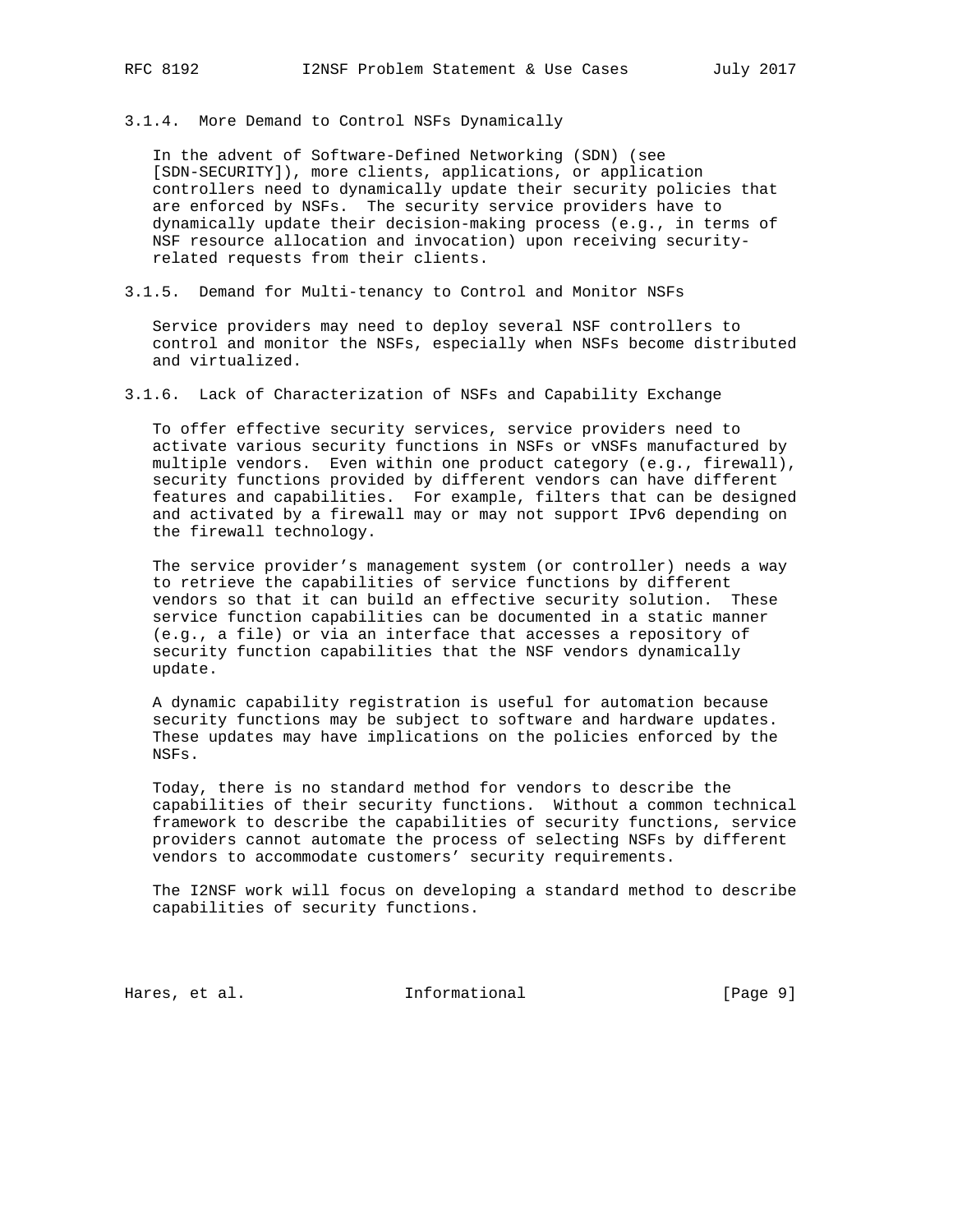3.1.7. Lack of Mechanism for NSFs to Utilize External Profiles

 Many security functions depend on signature files or profiles (e.g., IPS/IDS signatures and DDoS Open Threat Signaling (DOTS) filters). Different policies might need different signatures or profiles. Today, blacklist databases can be a beneficial strategy for all parties involved (except the attackers), but in the future, there might be open-source signatures and profiles distributed as part of IDS systems (e.g., by Snort, Suricata, Bro, and Kismet).

There is a need to have a standard envelope (i.e., a message format) to allow NSFs to use external profiles.

3.1.8. Lack of Mechanisms to Accept External Alerts to Trigger Automatic Rule and Configuration Changes

 NSFs can ask the I2NSF security controller to alter specific rules and/or configurations. For example, a Distributed Denial of Service (DDoS) alert could trigger a change to the routing system to send traffic to a traffic scrubbing service to mitigate the DDoS.

 The DDoS protection has two parts: a) the configuration of signaling of open threats and b) DDoS mitigation. The DOTS controller manages the signaling part of DDoS. I2NSF controller(s) would control any changes to affected policies (e.g., forwarding and routing, filtering, etc.). By monitoring the network alerts regarding DDoS attacks (e.g., from DOTS servers or clients), the I2NSF controller(s) can feed an alerts analytics engine that could recognize attacks so the I2NSF can enforce the appropriate policies.

 DDoS mitigation is enhanced if the provider's network security controller can monitor, analyze, and investigate the abnormal events and provide information to the customer or change the network configuration automatically.

 [CAP-INTERFACE] provides details on how monitoring aspects of the flow-based Network Security Functions (NSFs) can use the I2NSF interfaces to receive traffic reports and enforce appropriate policies.

3.1.9. Lack of Mechanism for Dynamic Key Distribution to NSFs

 There is a need for a controller to create, manage, and distribute various keys to distributed NSFs. While there are many key management methods and cryptographic suites (e.g., encryption algorithms, key derivation functions, etc.) and other functions, there is a lack of a standard interface to provision and manage security associations.

Hares, et al. 10 methormational [Page 10]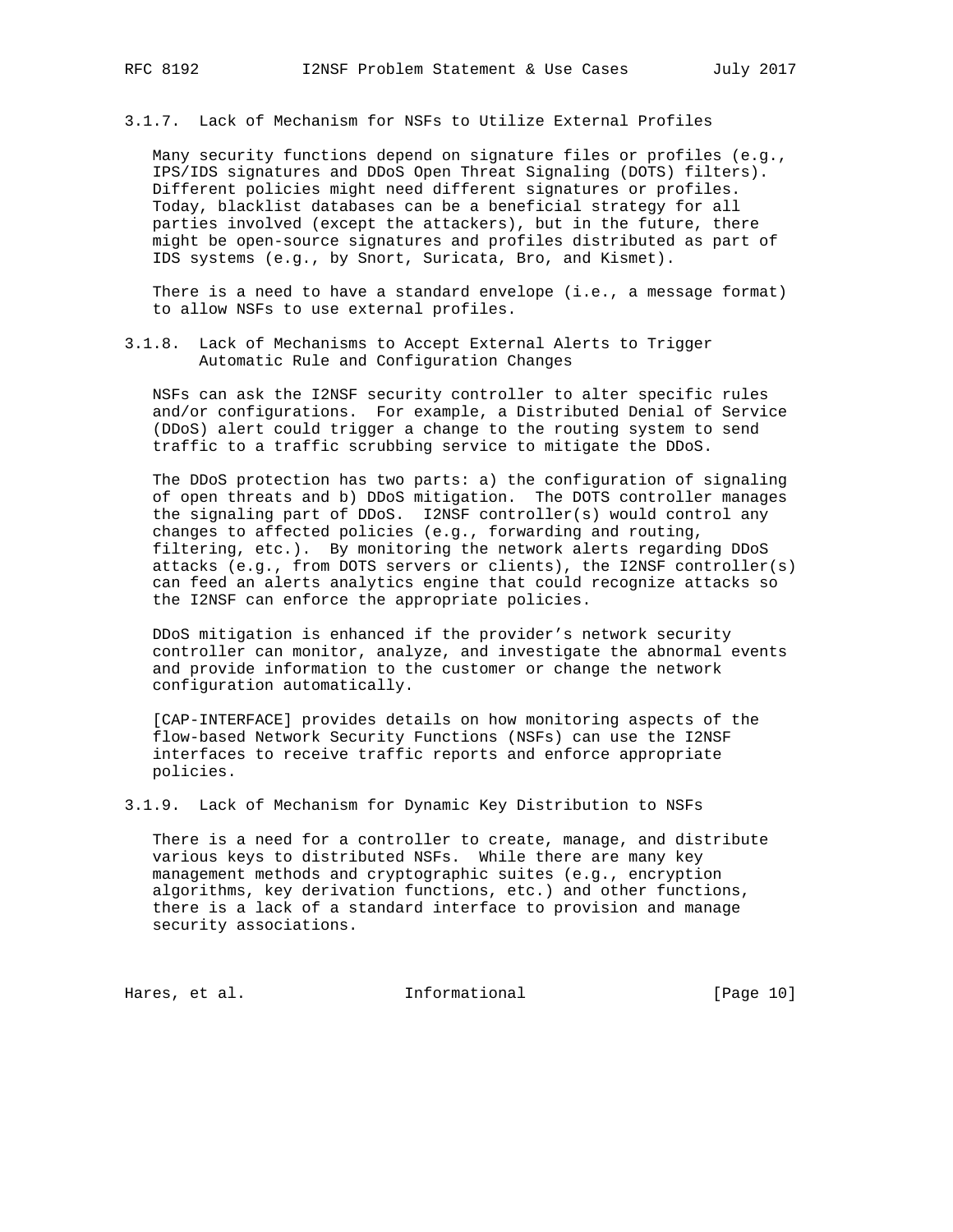The keys may be used for message authentication and integrity in order to protect data flows. In addition, keys may be used to secure the protocols and messages in the core routing infrastructure (see [RFC4948]).

 As of now, there is not much focus on an abstraction for keying information that describes the interface between protocols, operators, and automated key management.

 An example of a solution may provide some insight into why the lack of a mechanism is a problem. If a device had an abstract key table maintained by security services, it could use these keys for routing and security devices.

What does this take?

 Conceptually, there must be an interface defined for routing/ signaling protocols that can a) make requests for automated key management when it is being used and b) notify the protocols when keys become available in the key table. One potential use of such an interface is to manage IPsec security associations on Software- Defined Networks.

An abstract key service will work under the following conditions:

- 1. I2NSF needs to design the key table abstraction, the interface between key management protocols and routing/other protocols, and possibly security protocols at other layers.
- 2. For each routing/other protocol, I2NSF needs to define the mapping between how the protocol represents key material and the protocol-independent key table abstraction. If several protocols share common mechanisms for authentication (e.g., TCP Authentication Option [RFC5925]), then the same mapping may be used for all usages of that mechanism.
- 3. Automated key management needs to support both pairwise keys and group keys via the abstract key service provided by items 1 and 2. I2NSF controllers within the NSF that are required to exchange data with NSFs may exchange data with individual NSFs using individual pairwise keys or with a group of NSFs simultaneously using an IP group address secured by a group security key(s).

Hares, et al. 10 methormational [Page 11]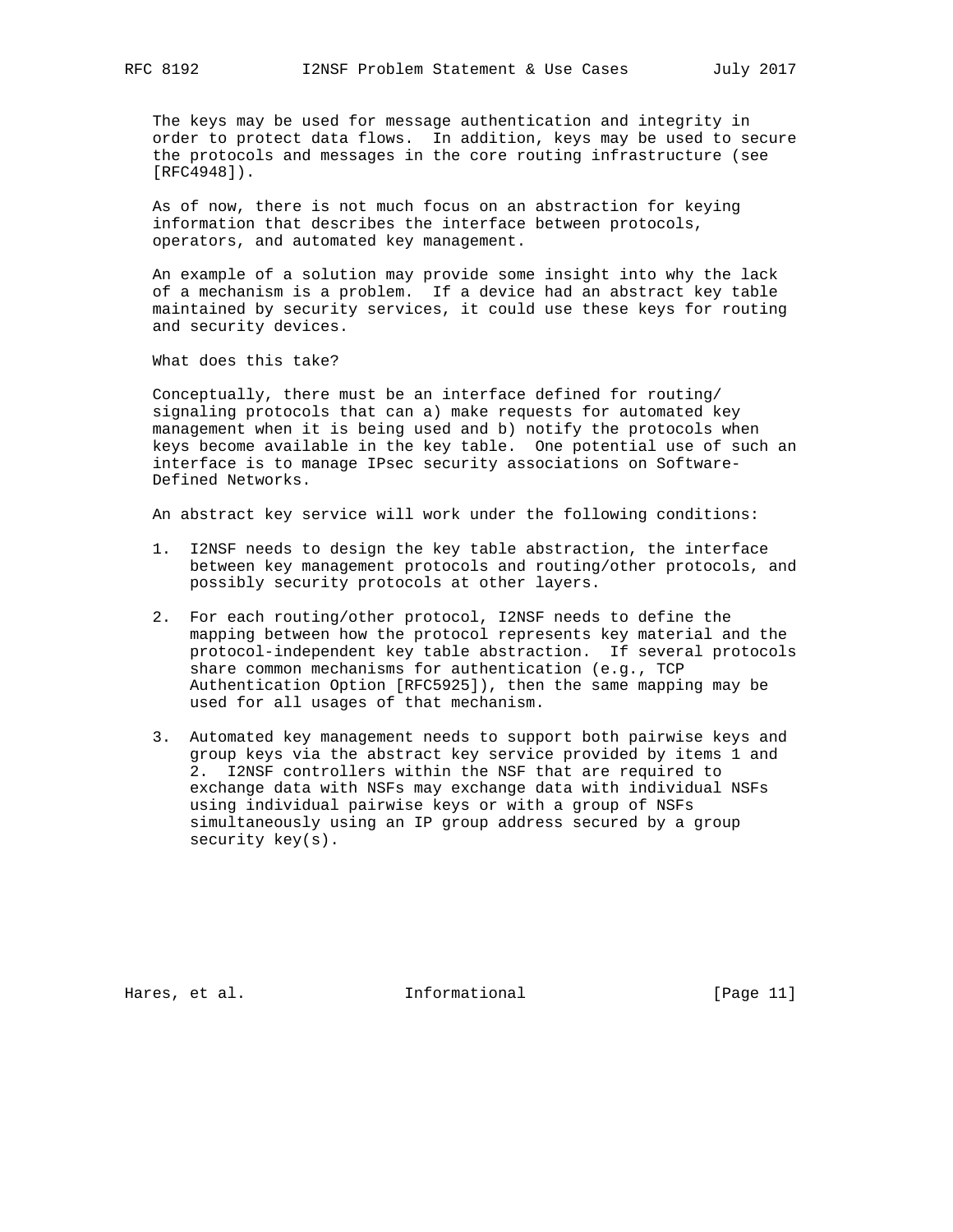#### 3.2. Challenges Facing Customers

 When customers invoke hosted security services, their security policies may be enforced by a collection of security functions hosted in different domains. Customers may not have the security skills to express sufficiently precise requirements or security policies. Usually, these customers express the expectations of their security requirements or the intent of their security policies. These expectations can be considered customer-level security expectations. Customers may also desire to express guidelines for security management. Examples of such guidelines include:

- o which critical communications are to be preserved during critical events and which hosts will continue services over the network,
- o what signaling information is passed to a controller during a DDoS in order to ask for mitigation services (within the scope of the DOTS Working Group),
- o reporting of attacks to CERT (within the scope of the MILE Working Group), and
- o managing network connectivity of systems out of compliance (within the scope of the SACM Working Group).
- 3.2.1. NSFs from Heterogeneous Administrative Domains

 Many medium and large enterprises have deployed various on-premises security functions that they want to continue to use. These enterprises want to combine local security functions with remote hosted security functions to achieve more efficient and immediate countermeasures to attacks originating on both the Internet and enterprise networks.

 Some enterprises may only need the hosted security services for their remote branch offices where minimal security infrastructures/ capabilities exist. The security solution will consist of deploying NSFs on customer networks and on service provider networks.

Hares, et al. 1nformational [Page 12]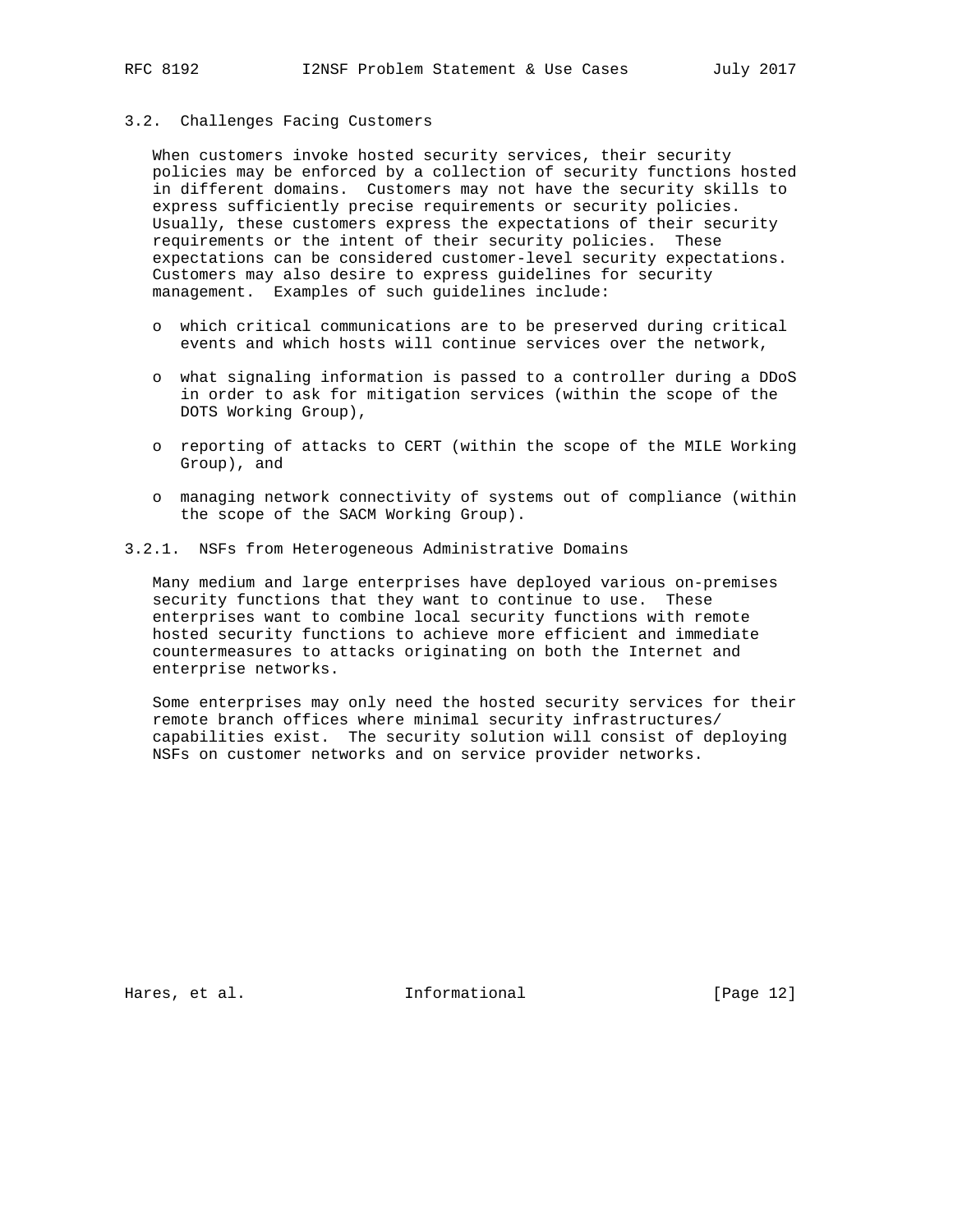## 3.2.2. Today's Vendor-Specific Control Requests

 Customers may utilize NSFs provided by multiple service providers. Customers need to express their security requirements, guidelines, and expectations to the service providers. In turn, the service providers must translate this customer information into customer security policies and associated configuration tasks for the set of security functions in their network. Without a standardized interface that provides a clear technical characterization, the service provider faces many challenges:

- No standard technical characterization, APIs, or interface(s): Even for the most common security services, there is no standard technical characterization, APIs, or interface(s). Most security services are accessible only through disparate, proprietary interfaces (e.g., portals or APIs) in whatever format vendors choose to offer. The service provider must process the customer's input with these widely varying interfaces and differing configuration models for security devices and security policy. Without a standard interface, new innovative security products find a large barrier to entry into the market.
- Lack of immediate feedback: Customers may also require a mechanism to easily update/modify their security requirements with immediate effect in the underlying involved NSFs.
- Lack of explicit invocation request: While security agreements are in place, security functions may be solicited without requiring an explicit invocation means. Nevertheless, some explicit invocation means may be required to interact with a service function.
- Managing by scripts du jour: The current practices rely upon the use of scripts that generate other scripts, which automatically run to upload or download configuration changes, log information, and other things. These scripts have to be adjusted each time an implementation from a different vendor technology is enabled by a provider.

 To see how standard interfaces could help achieve faster implementation time cycles, let us consider a customer who would like to dynamically allow an encrypted flow with a specific port, src/dst addresses, or protocol type through the firewall/IPS to enable an encrypted video conferencing call only during the time of the call. With no commonly accepted interface in place, as shown in Figure 1, the customer would have to learn about the particular provider's firewall/IPS interface and send the request in the provider's required format.

Hares, et al. 10 Informational [Page 13]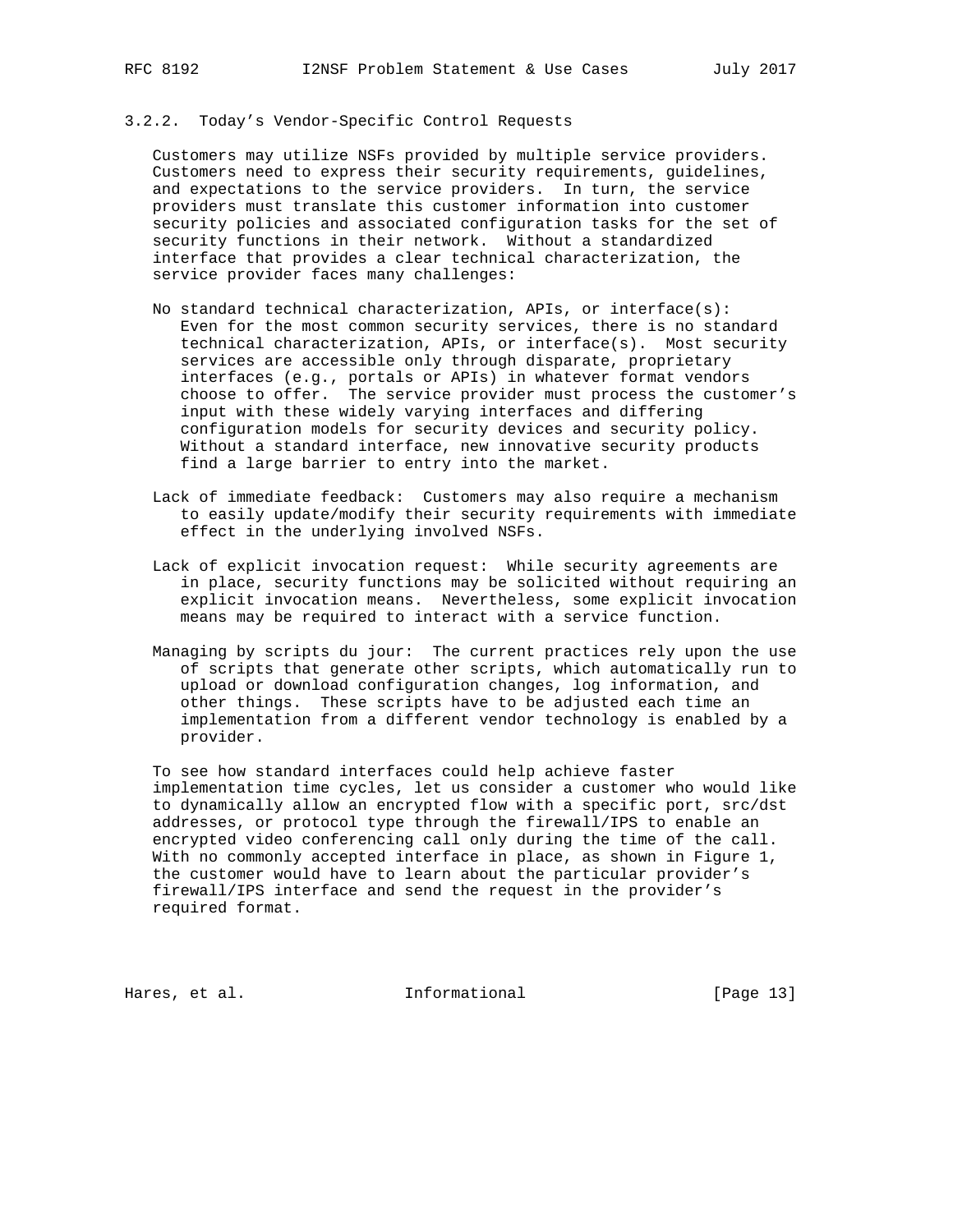+------------+ | Security | | Management | | System | +----||------+ Proprietary || or I2NSF Standard Video: || Port 10 +--------+ --------| FW/IPS |------------- Encrypted +--------+ Video Flow

Figure 1: Example of Non-standard vs. Standard Interface

 In contrast, as Figure 1 shows, if a firewall/IPS interface standard exists, the customer would be able to send the request to a security management system, and the security management would send it via a I2NSF standard interface. Service providers could now utilize the same standard interface to represent firewall/IPS services implemented using products from many vendors.

3.2.3. Difficulty for Customers to Monitor the Execution of Desired Policies

 How a policy is translated into technology-specific actions is hidden from the customers. However, customers still need ways to monitor the delivered security service that results from the execution of their desired security requirements, guidelines, and expectations. Customers want to monitor existing policies to determine such things as which policies are in effect, how many security attacks are being prevented, and how much bandwidth efficiency does security enforcement cost.

 Today, there is no standard way for customers to get these details from the security service. As a consequence, there is no way to assure customers that their specified security policies are properly enforced by the security functions located in the provider domain.

 Customers also want this monitoring information from the security system in order to plan for the future using "what-if" scenarios with real data. A tight loop between the data gathered from security systems and the "what-if" scenario planning can reduce the time to design and deploy workable security policies that deal with new threats.

 It is the objective of the I2NSF work to provide a standard way to get the information that security service assurance systems need to

Hares, et al. 10 Informational 1999 [Page 14]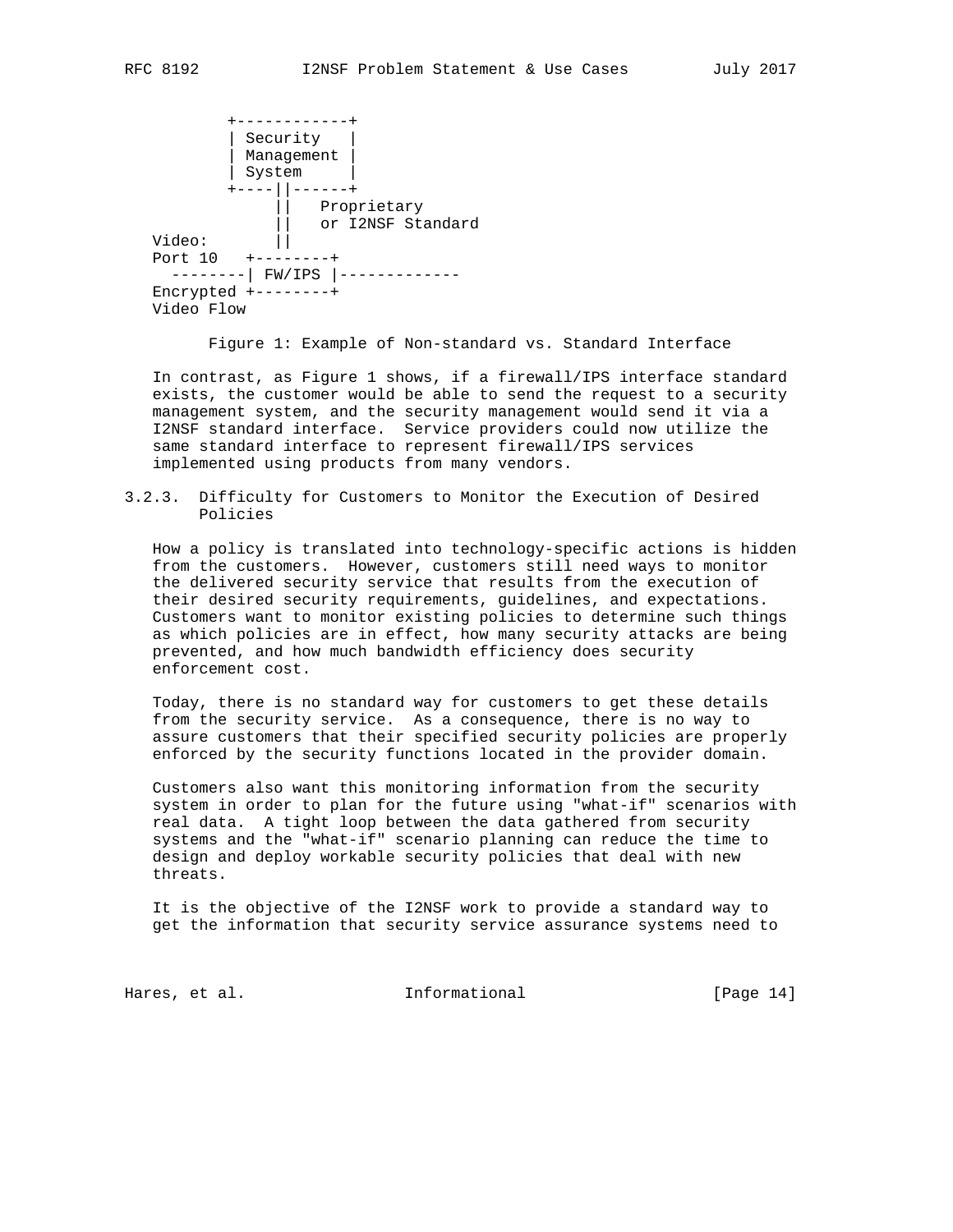provide customers an evaluation about the current security systems and to quickly plan for future security policies using "what-if" scenarios based on today's information.

3.3. Lack of Standard Interface to Inject Feedback to NSF

 Today, many security functions in the NSF, such as IPS, IDS, DDoS mitigation, and antivirus, depend heavily on the associated profiles. NSF devices can perform more effective protection if these NSF devices have the up-to-date profiles for these functions. Today, there is no standard interface to provide these security profiles for the NSF.

 As more sophisticated threats arise, protection will depend on enterprises, vendors, and service providers being able to cooperate to develop optimal profiles; one example of this cooperation is the Cyber Threat Alliance [CTA]. The standard interface to provide security profiles to the NSF should interwork with the formats that exchange security profiles between organizations.

 One objective of the I2NSF work is to provide this type of standard interface to security profiles.

3.4. Lack of Standard Interface for Capability Negotiation

 There could be situations when the selected NSFs cannot perform the policies requested by the security controller due to resource constraints. The customer and security service provider should negotiate the appropriate resource constraints before the security service begins. However, unexpected events may happen that cause the NSF to exhaust those negotiated resources. At this point, the NSF should inform the security controller that the allotted resources have been exhausted. To support the automatic control in the SDN era, it is necessary to have a set of messages for proper notification (and a response to that notification) between the security controller and the NSFs.

3.5. Difficulty in Validating Policies across Multiple Domains

 As discussed in the previous four sub-sections, both service providers and customers have need to express policies and profiles, monitor systems, verify security policy has been installed in NSFs within a security domain, and establish limits for services NSFs can safely perform. This sub-section and the next sub-section (Section 3.6) examine what happens in two specific network scenarios: a) multi-domain control of security devices hosted on virtual and non-virtual NSFs and b) Software-Defined Networking.

Hares, et al. 10 methormational [Page 15]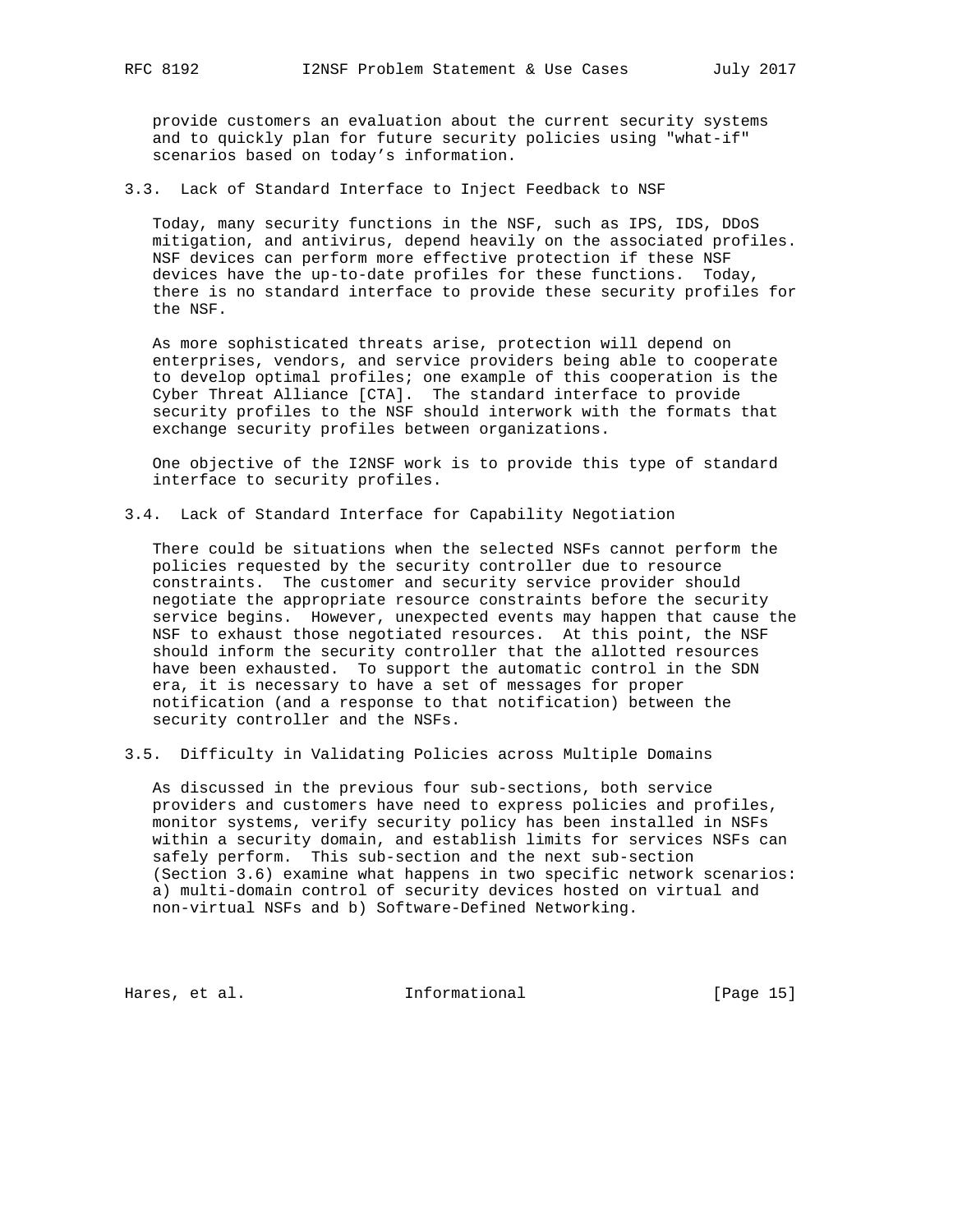Hosted security service may instantiate NSFs in virtual machines that are sometimes widely distributed in the network and sometimes are combined together in one device to perform a set of tasks for delivering a service. Hosted security services may be connected within a single service provider or via multiple service providers. Ensuring that the security service purchased by the customer adheres to customer policy requires that the central controller(s) for this service monitor and validate this service across multiple networks on NSFs (some of which may be virtual networks on virtual machines). To set up this cross-domain service, the security controller must be able to communicate with NSFs and/or controllers within its domain and across domains to negotiate for the services needed.

 Without standard interfaces and security policy data models, the enforcement of a customer-driven security policy remains challenging because of the inherent complexity created by combining the invocation of several vendor-specific security functions into a multi-vendor, heterogeneous environment across multiple domains. Each vendor-specific function may require specific configuration procedures and operational tasks.

 Ensuring the consistent enforcement of the policies at various domains is also challenging. Standard data models are likely to contribute to solving that issue.

# 3.6. Software-Defined Networks

 Software-Defined Networks have changed the landscape of data-center designs by introducing overlay networks deployed over Top-of-Rack (ToR) switches that connect to a hypervisor. SDN techniques are meant to improve the flexibility of workload management without affecting applications and how they work. Workload can thus be easily and seamlessly managed across private and public clouds. SDN techniques optimize resource usage and are now being deployed in various networking environments besides cloud infrastructures. Yet, such SDN-conferred agility may raise specific security issues. For example, a security administrator must make sure that a security policy can be enforced regardless of the location of the workload, thereby raising concerns about the ability of SDN computation logic to send security policy-provisioning information to the participating NSFs. A second example is workload migration to a public cloud infrastructure, which may raise additional security requirements during the migration.

Hares, et al. 10 methormational [Page 16]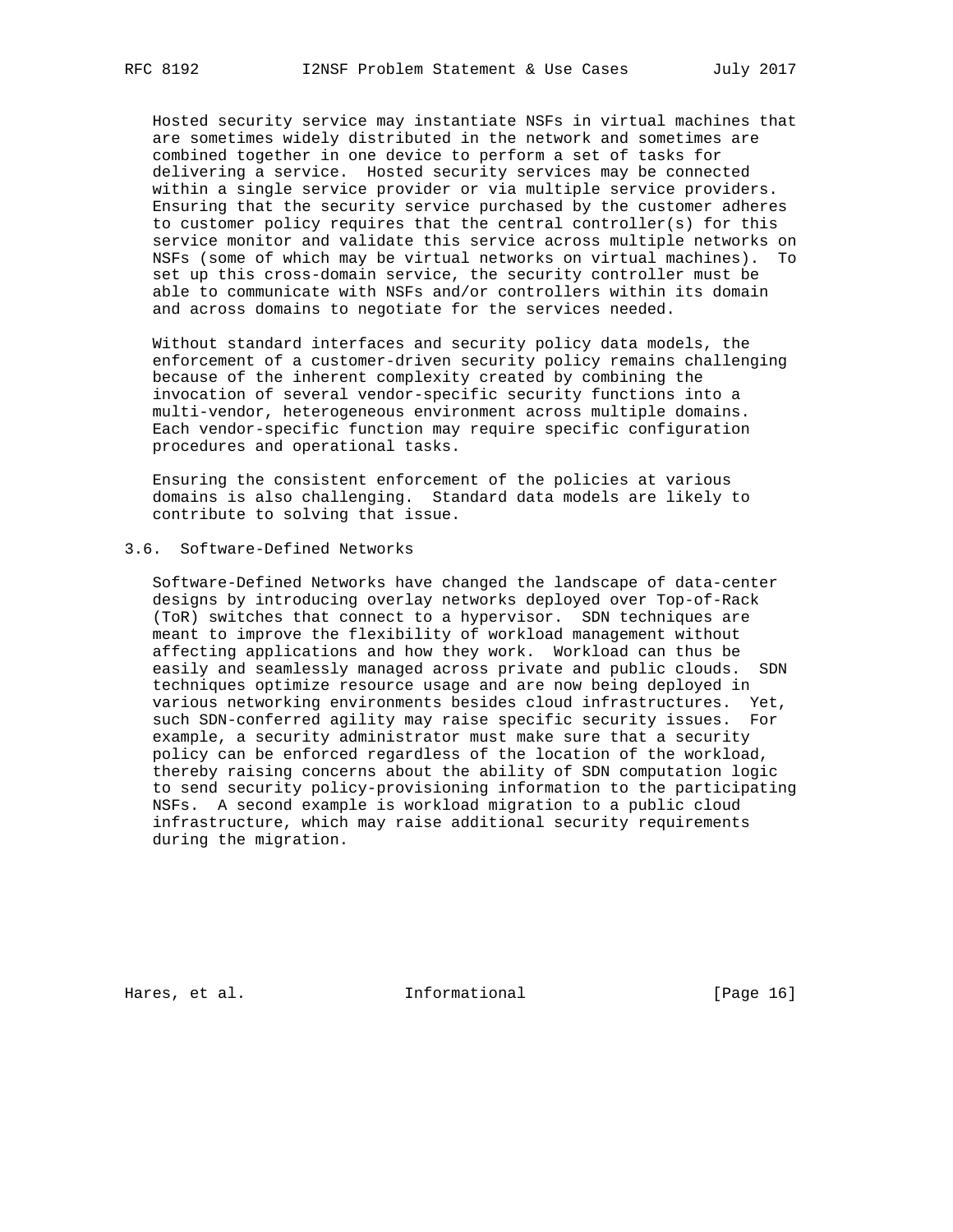# 4. Use Cases

 Standard interfaces for monitoring and controlling the behavior of NSFs are essential building blocks for security service providers and enterprises to automate the use of different NSFs from multiple vendors by their security management entities. I2NSF may be invoked by any (authorized) client. Examples of authorized clients are upstream applications (controllers), orchestration systems, and security portals.

#### 4.1. Basic Framework

 Users request security services through specific clients (e.g., a customer application, the Business Support Systems / Operations Support Systems (BSSs/OSSs) of Network Service Providers (NSPs), or a management platform), and the appropriate NSP network entity will invoke the (v)NSFs according to the user service request. This network entity is denoted as the security controller in this document. The interaction between the entities discussed above (client, security controller, and NSF) is shown in Figure 2:



Figure 2: Interaction between Entities

 Interface 1 is used for receiving security requirements from a client and translating them into commands that NSFs can understand and execute. The security controller also passes back NSF security reports (e.g., statistics) to the client that the security controller has gathered from NSFs. Interface 2 is used for interacting with NSFs according to commands (e.g., enact/revoke a security policy or distribute a policy) and collecting status information about NSFs.

 Client devices or applications can require the security controller to add, delete, or update rules in the security service function for their specific traffic.

 When users want to get the executing status of a security service, they can request NSF status from the client. The security controller will collect NSF information through Interface 2, consolidate it, and give feedback to the client through Interface 1. This interface can

Hares, et al. 10 methormational [Page 17]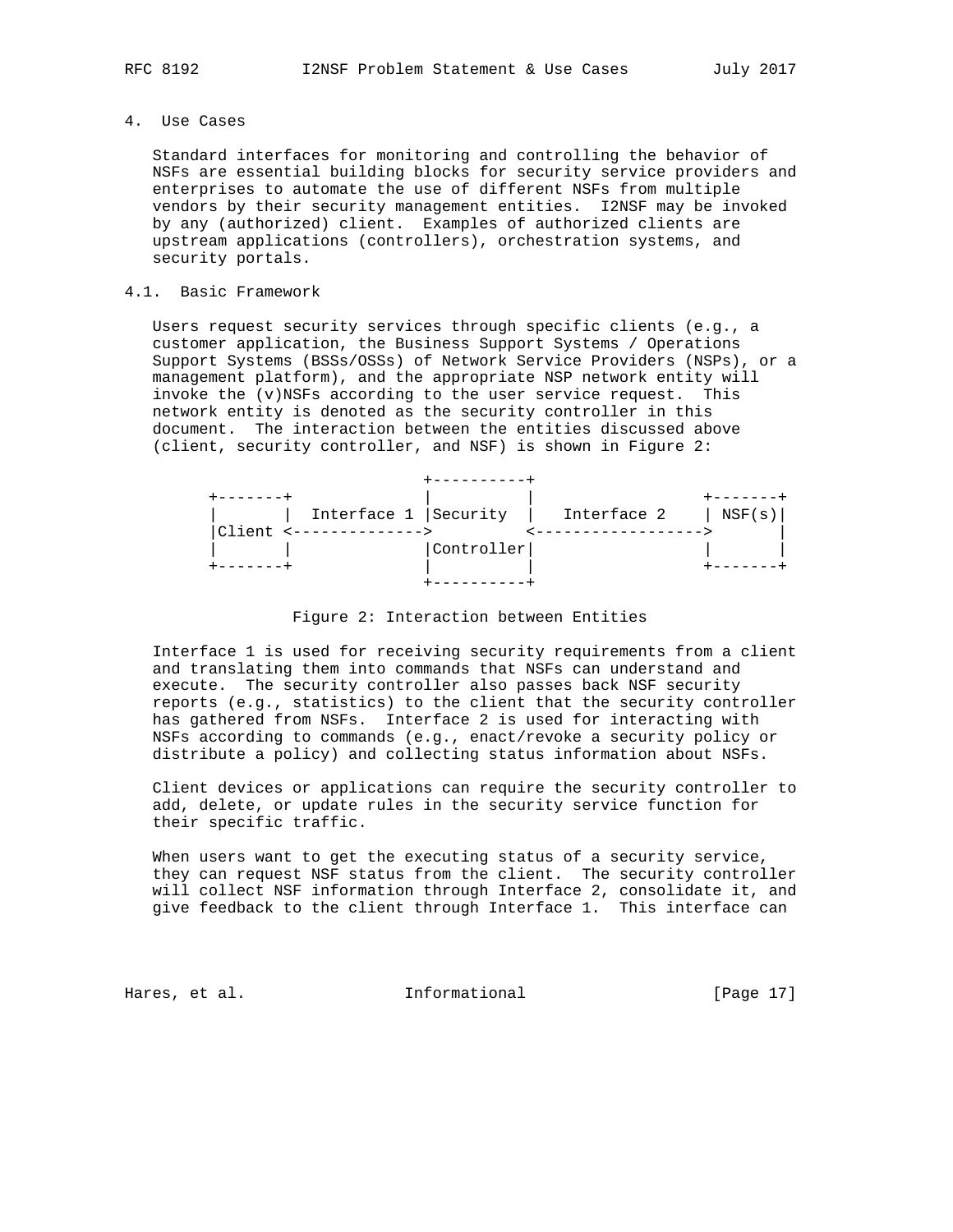be used to collect not only individual service information, but also aggregated data suitable for tasks like infrastructure security assessment.

 Customers may require validating NSF availability, provenance, and execution. This validation process, especially relevant to vNSFs, includes at least:

Integrity of the NSF: Ensuring that the NSF is not compromised;

- Isolation: Ensuring the execution of the NSF is self-contained for privacy requirements in multi-tenancy scenarios; and
- Provenance of the NSF: Customers may need to be provided with strict guarantees about the origin of the NSF, its status (e.g., available, idle, down, and others), and feedback mechanisms so that a customer may be able to check that a given NSF or set of NSFs properly conform to the customer's requirements and subsequent configuration tasks.

 In order to achieve this, the security controller may collect security measurements and share them with an independent and trusted third party (via Interface 1) in order to allow for attestation of NSF functions using the third-party added information.

 This implies that there may be the following two types of clients using Interface 1: the end user and the trusted, independent third party. The I2NSF work may determine that Interface 1 creates two sub-interfaces to support these two types of clients.

# 4.2. Access Networks

 This scenario describes use cases for users (e.g., residential user, enterprise user, mobile user, and management system) that request and manage security services hosted in the NSP infrastructure. Given that NSP customers are essentially users of their access networks, the scenario is essentially associated with their characteristics as well as with the use of vNSFs. Figure 3 shows how different types of customers connect through virtual access nodes (vCPE, vPE, and vEPC) to an NSF.

 The vCPE described in use case #7 in [NFVUC] requires a model of access virtualization that includes mobile and residential access networks where the operator may offload security services from the customer's local environment (e.g., device or terminal) to its own infrastructure.

Hares, et al. 10 Informational [Page 18]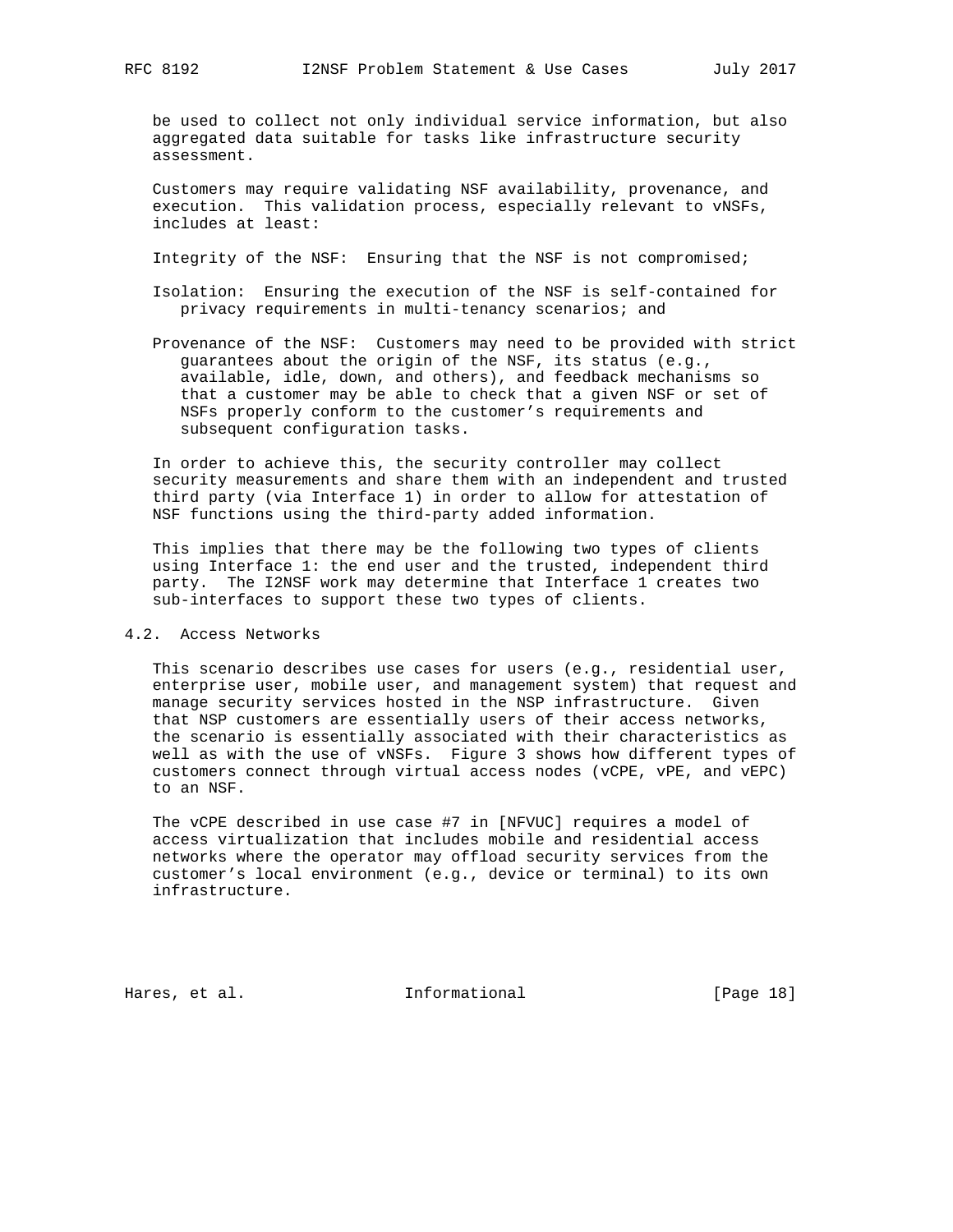These use cases define the interaction between the operator and the vNSFs through automated interfaces that support the business communications between customer and provider or between two business entities.



 vCPE - virtual customer premises equipment vPE - virtual provider edge vEPC - virtual evolved packet core PoP - point of presence

#### Figure 3: NSF and Actors

Different access clients may have different service requests:

 Residential: service requests for parental control, content management, and threat management.

 Threat content management may include identifying and blocking malicious activities from web contents, mail, or files downloaded. Threat management may include identifying and blocking botnets or malware.

 Enterprise: service requests for enterprise flow security policies and managed security services.

Hares, et al. 10 Informational [Page 19]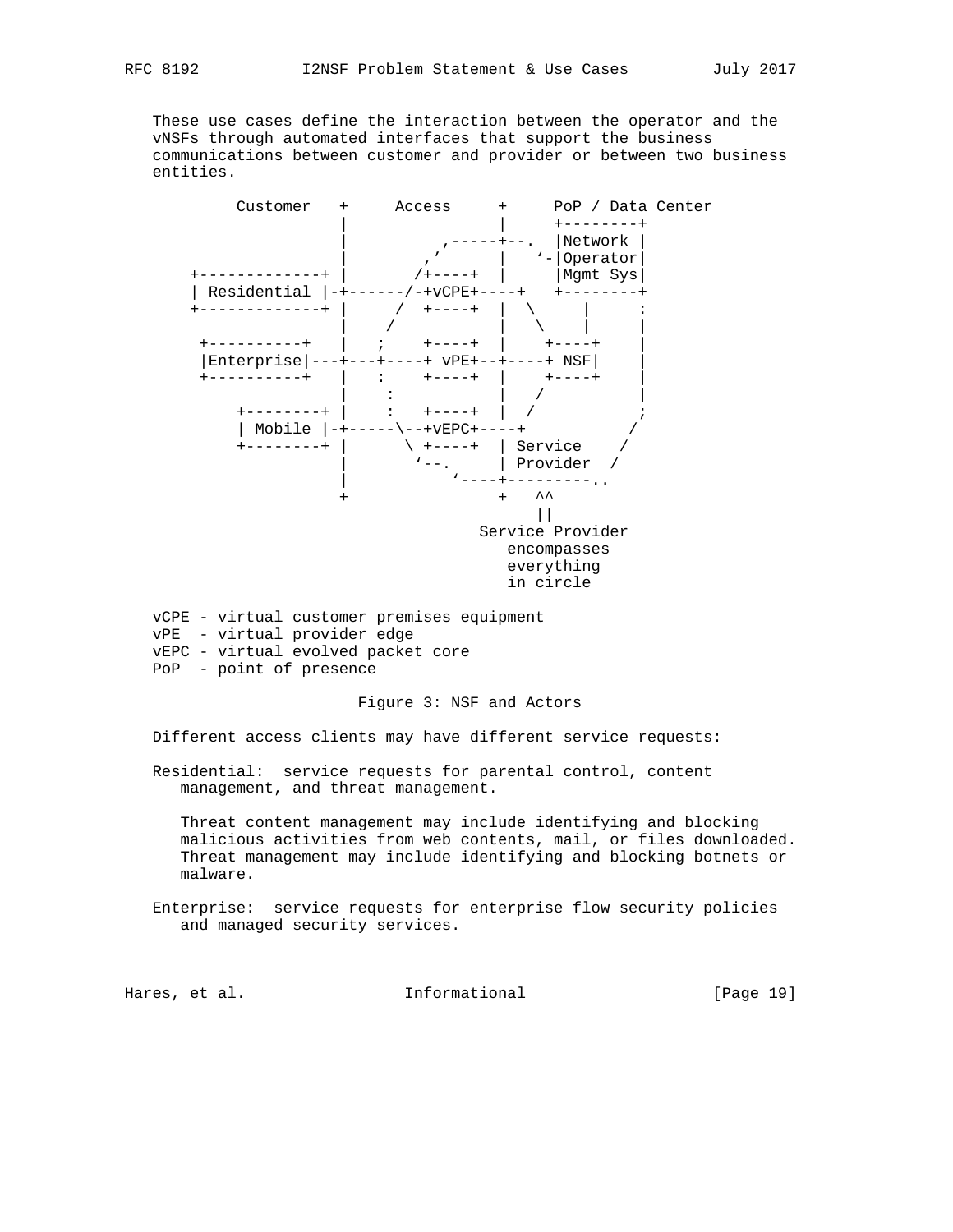Flow security policies identify and block malicious activities during access to (or isolation from) web sites or social media applications. Managed security services for an enterprise may include detection and mitigation of external and internal threats. External threats can include application or phishing attacks, malware, botnet, DDoS, and others.

- Service Provider: service requests for policies that protect service provider networks against various threats (including DDoS, botnets, and malware). Such policies are meant to securely and reliably deliver contents (e.g., data, voice, and video) to various customers, including residential, mobile, and corporate customers. These security policies are also enforced to guarantee isolation between multiple tenants, regardless of the nature of the corresponding connectivity services.
- Mobile: service requests from interfaces that monitor and ensure user quality of experience, content management, parental controls, and external threat management.

 Content management for the mobile device includes identifying and blocking malicious activities from web contents, mail, and files uploaded/downloaded. Threat management for infrastructure includes detecting and removing malicious programs such as botnet, malware, and other programs that create DDoS attacks).

 Some access customers may not care about which NSFs are utilized to achieve the services they requested. In this case, provider network orchestration systems can internally select the NSFs (or vNSFs) to enforce the security policies requested by the clients.

 Other access customers, especially some enterprise customers, may want to contract separately for dedicated NSFs (most likely vNSFs) for direct control purposes. In this case, here are the steps to associate vNSFs to specific customers:

 vNSF Deployment: The deployment process consists of instantiating an NSF on an NFV Infrastructure (NFVI), within the NSP administrative  $domain(s)$  or with other external domain(s). This is a required step before a customer can subscribe to a security service supported in the vNSF.

 vNSF Customer Provisioning: Once a vNSF is deployed, any customer can subscribe to it. The provisioning life cycle includes the following:

 \* Customer enrollment and cancellation of the subscription to a vNSF.

Hares, et al. 1nformational [Page 20]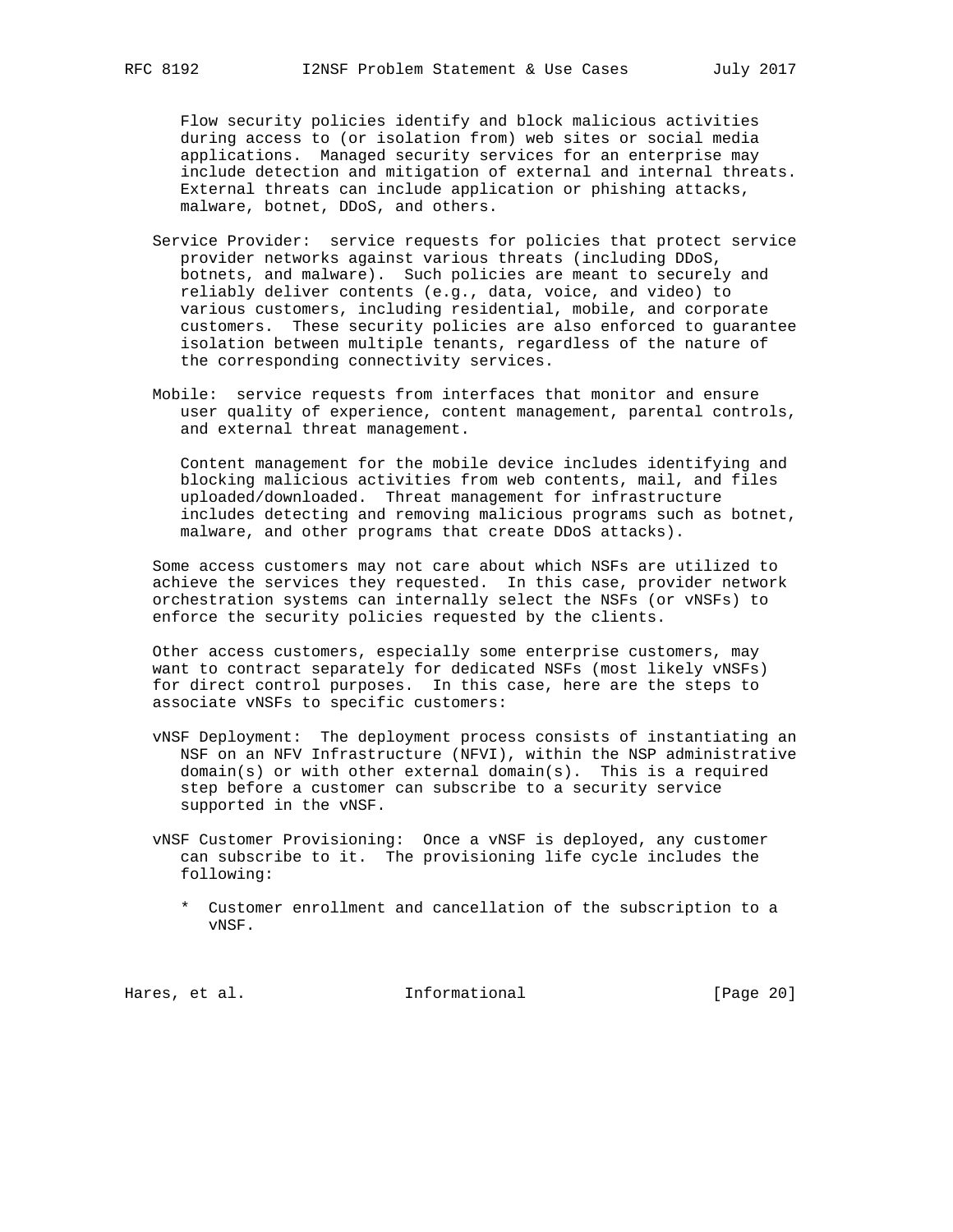- \* Configuration of the vNSF, based on specific configurations or derived from common security policies defined by the NSP.
- \* Retrieval of the vNSF functionalities, extracted from a manifest or a descriptor. The NSP management systems can demand this information to offer detailed information through the commercial channels to the customer.

#### 4.3. Cloud Data Center Scenario

 In a data center, network security mechanisms such as firewalls may need to be dynamically added or removed for a number of reasons. These changes may be explicitly requested by the user or triggered by a pre-agreed-upon demand level in the Service Level Agreement (SLA) between the user and the provider of the service. For example, the service provider may be required to add more firewall capacity within a set of time frames whenever the bandwidth utilization hits a certain threshold for a specified period. This capacity expansion could result in adding new instances of firewalls on existing machines or provisioning a completely new firewall instance in a different machine.

 The on-demand, dynamic nature of security service delivery essentially encourages that the network security "devices" be in software or virtual forms rather than in a physical appliance form. This requirement is a provider-side concern. Users of the firewall service are agnostic (as they should be) as to whether or not the firewall service is run on a VM or any other form factor. Indeed, they may not even be aware that their traffic traverses firewalls.

 Furthermore, new firewall instances need to be placed in the "right zone" (domain). The issue applies not only to multi-tenant environments where getting the tenant in the right domain is of paramount importance, but also in environments owned and operated by a single organization with its own service segregation policies. For example, an enterprise may mandate that firewalls serving Internet traffic within the organization be separated from inter-organization traffic. Another example is IPS/IDS services that split investment banking traffic from other data traffic to comply with regulatory restrictions for transfer of investment banking information.

## 4.3.1. On-Demand Virtual Firewall Deployment

 A cloud data center operated by a service provider could serve tens of thousands of clients. Clients' compute servers are typically hosted on VMs, which could be deployed across different server racks located in different parts of the data center. It is often not technically and/or financially feasible to deploy dedicated physical

Hares, et al. 1nformational [Page 21]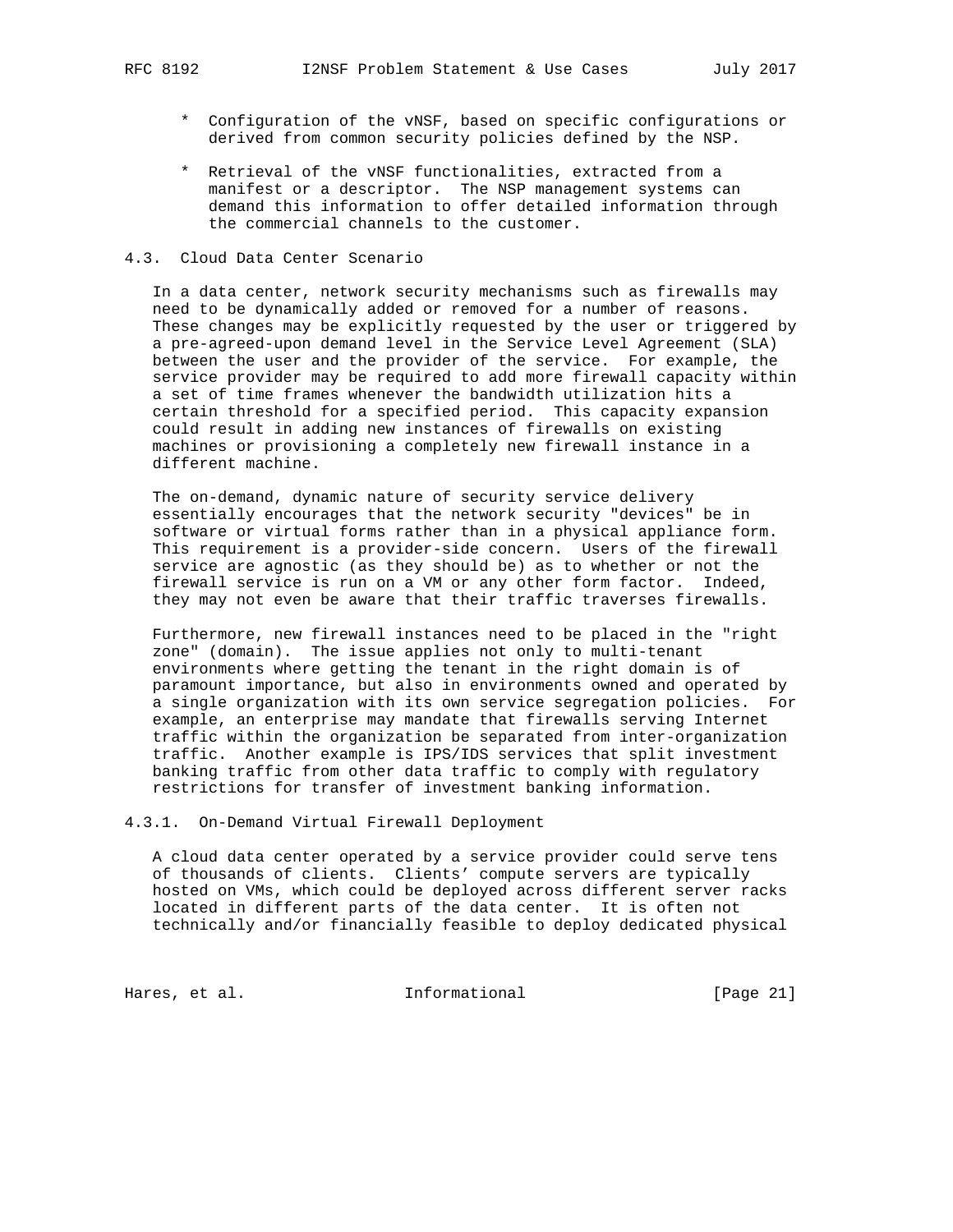firewalls to suit each client's security policy requirements, which can be numerous. What is needed is the ability to dynamically deploy virtual firewalls for each client's set of servers based on established security policies and underlying network topologies. Figure 4 shows an example topology of virtual firewalls within a data center.

|                                                                            | - - - - - - -                                                  |
|----------------------------------------------------------------------------|----------------------------------------------------------------|
|                                                                            |                                                                |
| $+ - - - +$                                                                | $+ - + - +$                                                    |
| vFW                                                                        | vFW                                                            |
| $+ - - - +$                                                                | $+-+ - +$                                                      |
| Client #1<br>---+-------+---                                               | Client #2<br>---+-------+---                                   |
| <b>+++++</b><br>$+ - + - +$<br>$ VM $ $ VM $<br>$+ - - - +$<br>$+ - - - +$ | $+ - + - + - + - +$<br>$ VM $ $ VM $<br>$+---+$<br>$+ - - - +$ |

Figure 4: NSF in Data Centers

#### 4.3.2. Firewall Policy Deployment Automation

 Firewall rules apply to traffic usually identified with addresses and ports. It becomes far more complex in provider-owned cloud networks that serve myriads of customers.

 Firewall rules today are highly tied with ports and addresses that identify traffic. This makes it very difficult for clients of cloud data centers to construct rules for their own traffic, as the clients only see the virtual networks and the virtual addresses. The customer-visible virtual networks and addresses may be different from the actual packets traversing the firewalls.

 Even though most vendors support similar firewall features, the specific rule configuration keywords are different from vendor to vendor, making it difficult for automation. Automation works best when it can leverage a common set of standards that will work across NSFs by multiple vendors and utilize dynamic key management.

#### 4.3.3. Client-Specific Security Policy in Cloud VPNs

 Clients of cloud data centers operated by a service provider need to secure Virtual Private Networks (VPNs) and virtual security functions that apply the clients' security policies. The security policies may govern communication within the clients' own virtual networks as well as communication with external networks. For example, VPN service providers may need to provide firewall and other security services to their VPN clients. Today, it is generally not possible for clients

Hares, et al. 1nformational [Page 22]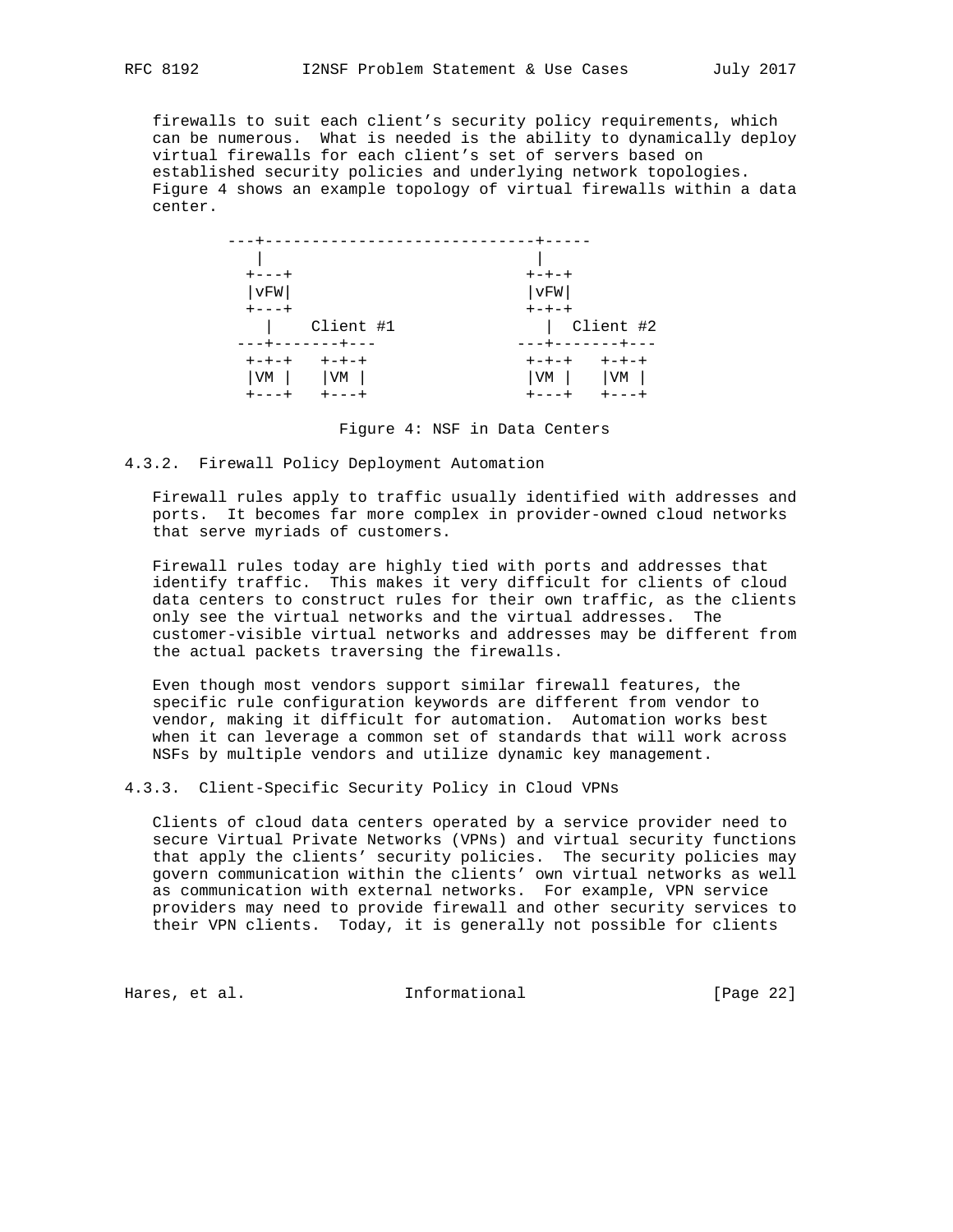to dynamically view (let alone change) what, where, and how security policies are implemented on their provider-operated clouds. Indeed, no standards-based framework exists to allow clients to retrieve/ manage security policies in a consistent manner across different providers.

 As described above, the dynamic key management is critical for securing the VPN and the distribution of policies.

#### 4.3.4. Internal Network Monitoring

 There are many types of internal traffic monitors that may be managed by a security controller. This includes the class of services referred to as Data Loss Prevention (DLP) or Reputation Protection Services (RPS). Depending on the class of event, alerts may go to internal administrators or external services.

#### 4.4. Preventing DDoS, Malware, and Botnet Attacks

 On the Internet, where everything is connected, preventing unwanted traffic that may cause a DoS attack or a DDoS attack has become a challenge. Similarly, a network could be exposed to malware attacks and become an attack vector that may jeopardize the operation of other networks, by means of remote commands for example. Many networks that carry groups of information (such as Internet of Things (IoT) networks, Information-Centric Networks (ICNs), Content Delivery Networks (CDNs), Voice over IP (VoIP) packet networks, and Voice over LTE (VoLTE)) are also exposed to such remote attacks. There are many examples of remote attacks on these networks, but the following examples will illustrate the issues. A malware attack on an IoT network that carries sensor readings and instructions may attempt to alter the sensor instructions in order to disable a key sensor. A malware attack on VoIP or VoLTE networks involves software that attempts to place unauthorized long-distance calls. Botnets may overwhelm nodes in ICNs and CDNs so that the networks cannot pass critical data.

 In order for organizations to better secure their networks against these kind of attacks, the I2NSF framework should provide a client side interface that is use case independent and technology agnostic. Technology agnostic is defined to be generic, technology independent, and able to support multiple protocols and data models. For example, such an I2NSF interface could be used to provision security policy configuration information that looks for specific malware signatures. Similarly, botnet attacks could be easily prevented by provisioning security policies using the I2NSF client-side interface that prevents access to botnet command and control servers.

Hares, et al. 1nformational [Page 23]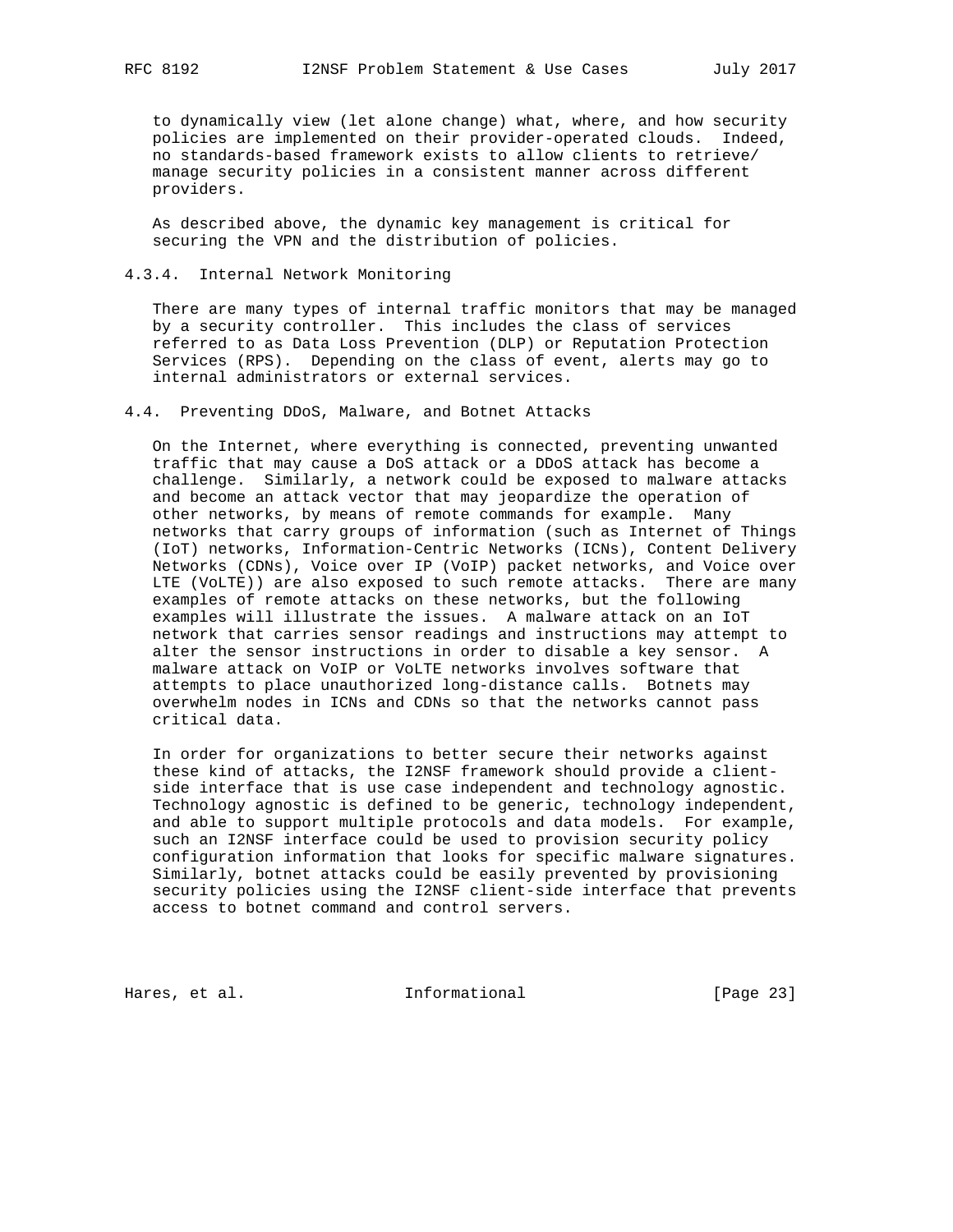#### 4.5. Regulatory and Compliance Security Policies

 Organizations must protect their networks against attacks and must also adhere to various industry regulations: any organization that falls under a specific regulation, like the Payment Card Industry - Data Security Standard (PCI-DSS) [PCI-DSS] for the payment industry or the Health Insurance Portability and Accountability Act [HIPAA] for the healthcare industry, must be able to isolate various kinds of traffic. They must also show records of their security policies whenever audited.

 The I2NSF client-side interface could be used to provision regulatory and compliance-related security policies. The security controller would keep track of when and where a specific policy is applied and if there is any policy violation; this information can be provided in the event of an audit as proof that traffic is isolated between specific endpoints, in full compliance with the required regulations.

5. Management Considerations

Management of NSFs usually include the following:

- o Life-cycle management and resource management of NSFs,
- o Device configuration, such as address configuration, device internal attributes configuration, etc.,
- o Signaling of events, notifications, and changes, and
- o Policy rule provisioning.

 I2NSF will only focus on the policy provisioning part of NSF management.

6. IANA Considerations

This document does not require any IANA actions.

7. Security Considerations

 Having secure access to control and monitor NSFs is crucial for hosted security services. An I2NSF security controller raises new security threats. It needs to be resilient to attacks and quickly recover from them. Therefore, proper secure communication channels have to be carefully specified for carrying, controlling, and monitoring traffic between the NSFs and their management entity (or entities).

Hares, et al. 1nformational [Page 24]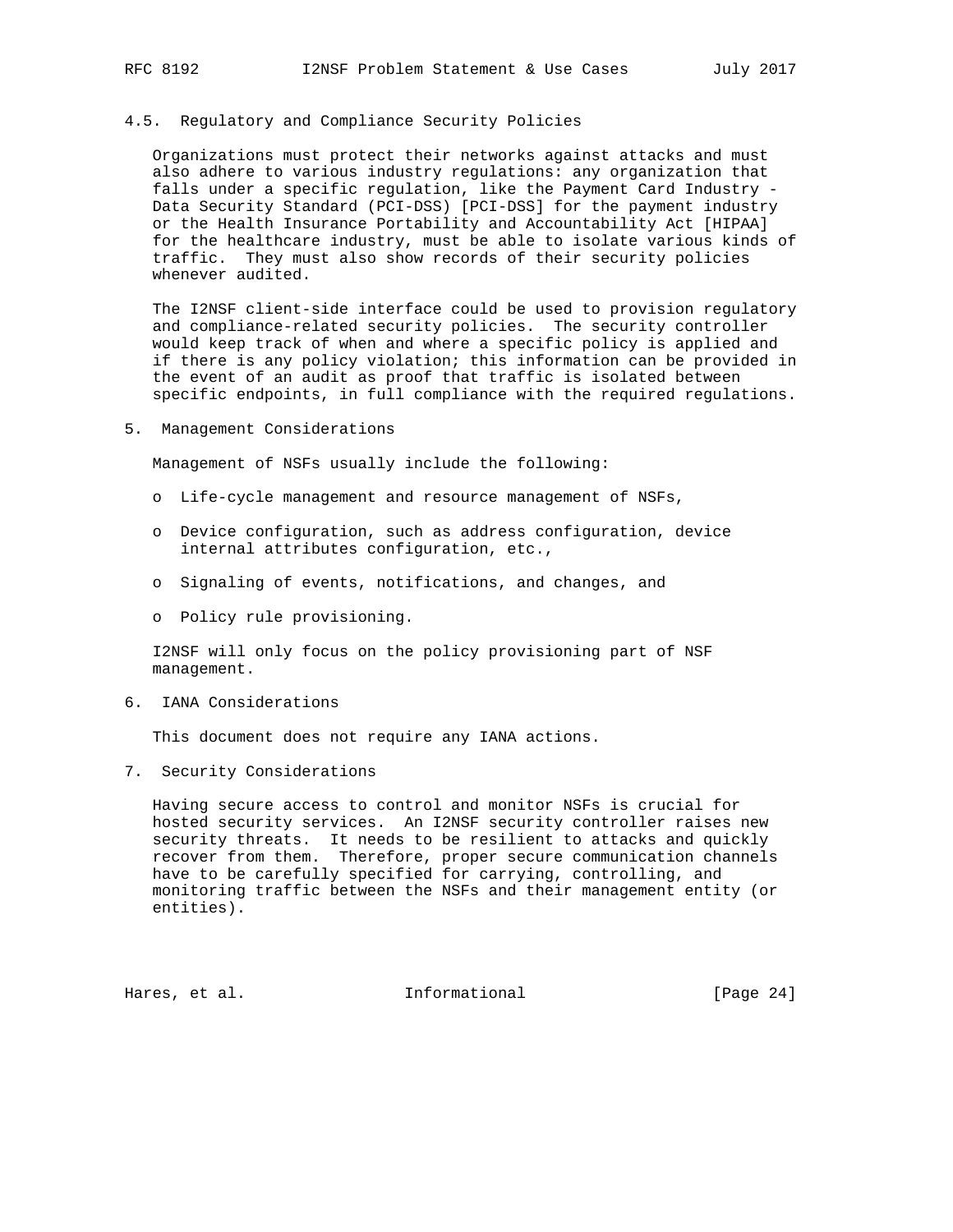The traffic flow security policies specified by customers can conflict with providers' internal traffic flow security policies. This conflict can be resolved in one of two ways: a) installed policies can restrict traffic if either the customer traffic flow security policies or the provider's internal security policies restrict traffic, or b) installed policies can only restrict traffic if both the customer traffic flow security policies and the provider's internal traffic flow security policies restrict data. Either choice could cause potential problems. It is crucial for the management system to flag these conflicts to the customers and to the service provider.

 It is important to proper AAA [RFC2904] to authorize access to the network and access to the I2NSF management stream.

 Enforcing the appropriate privacy is key to all IETF protocols (see [RFC6973]) and is especially important for IETF security management protocols since they are deployed to protect the network. In some circumstances, security management protocols may be utilized to protect an individual's home, phone, or other personal data. In this case, any solution should carefully consider whether combining management streams abides by the recommendations of [RFC6973] for data minimization, user participation, and security.

8. Informative References

[ACCESS-USECASE]

 Wang, K. and X. Zhuang, "Integrated Security with Access Network Use Case", Work in Progress, draft-qi-i2nsf-access-network-usecase-02, March 2015.

[CAP-INTERFACE]

 Zhou, C., Xia, L., Boucadair, M., and J. Xiong, "The Capability Interface for Monitoring Network Security Functions (NSF) in I2NSF", Work in Progress, draft-zhou-i2nsf-capability-interface-monitoring-00, October 2015.

[CTA] "Cyber Threat Alliance", <http://cyberthreatalliance.org>.

[DC-USECASE]

 Zarny, M., Majee, S., Leymann, N., and L. Dunbar, "I2NSF Data Center Use Cases", Work in Progress, draft-zarny-i2nsf-data-center-use-cases-00, October 2014.

[EPC-3GPP] Firmin, F., "The Evolved Packet Core", January 2017.

Hares, et al. 10 Informational 1999 [Page 25]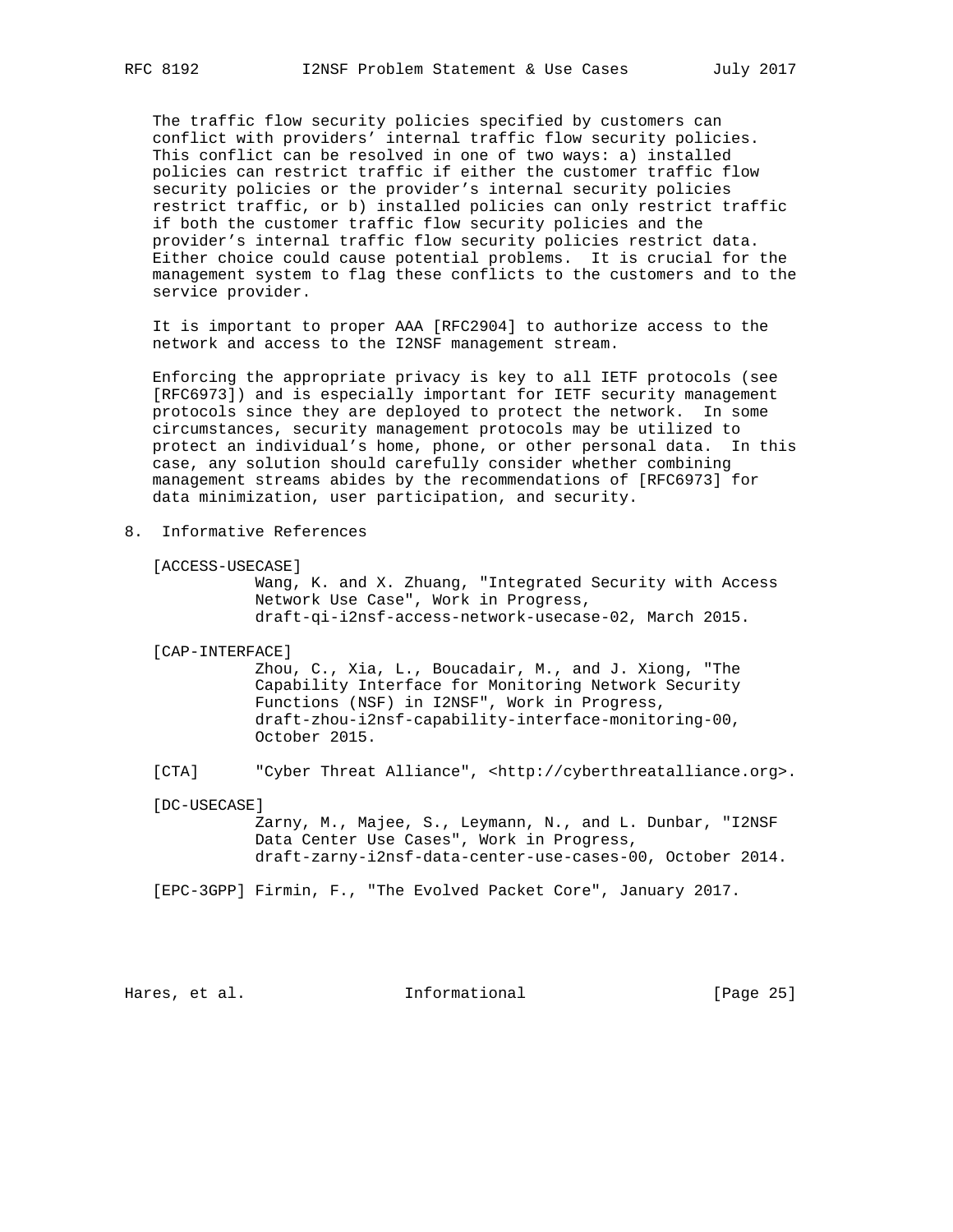[ETSI-NFV] ETSI, "Network Functions Virtualisation (NFV); Architectural Framework", ETSI GS NFV 002 V1.2.1, December 2014.

```
 [FIREWALLS]
```
 Baker, F. and P. Hoffman, "On Firewalls in Internet Security", Work in Progress, draft-ietf-opsawg-firewalls-01, October 2012.

- [Gartner] Messmer, E., "Gartner: Cloud-based security as a service set to take off", October 2013.
- [HIPAA] US Congress, "Health Insurance Portability and Accountability Act of 1996 (Public Law 104-191)", August 1996, <https://www.hhs.gov/hipaa/>.

[I2NSF-ANALYSIS]

 Hares, S., Moskowitz, R., and D. Zhang, "Analysis of Existing work for I2NSF", Work in Progress, draft-ietf-i2nsf-gap-analysis-03, March 2017.

#### [I2NSF-USECASES]

 Pastor, A., Lopez, D., Wang, K., Zhuang, X., Qi, M., Zarny, M., Majee, S., Leymann, N., Dunbar, L., and M. Georgiades, "Use Cases and Requirements for an Interface to Network Security Functions", Work in Progress, draft-pastor-i2nsf-merged-use-cases-00, June 2015.

 [NFVUC] ETSI, "Network Functions Virtualization (NFV); Use Cases", ETSI GR NFV 001 V1.2.1, May 2017.

#### [OAM-USECASE]

 Pastor, A. and D. Lopez, "Access Use Cases for an Open OAM Interface to Virtualized Security Services", Work in Progress, draft-pastor-i2nsf-access-usecases-00, October 2014.

- [PCI-DSS] PCI Security Standards Council, "Payment Card Industry (PCI) Data Security Standard -- Requirements and Security Assessment Procedures", PCS DSS v3.2, April 2016, <https://www.pcisecuritystandards.org/pci\_security/>.
- [RFC2904] Vollbrecht, J., Calhoun, P., Farrell, S., Gommans, L., Gross, G., de Bruijn, B., de Laat, C., Holdrege, M., and D. Spence, "AAA Authorization Framework", RFC 2904, DOI 10.17487/RFC2904, August 2000, <http://www.rfc-editor.org/info/rfc2904>.

Hares, et al.  $I_n$  informational [Page 26]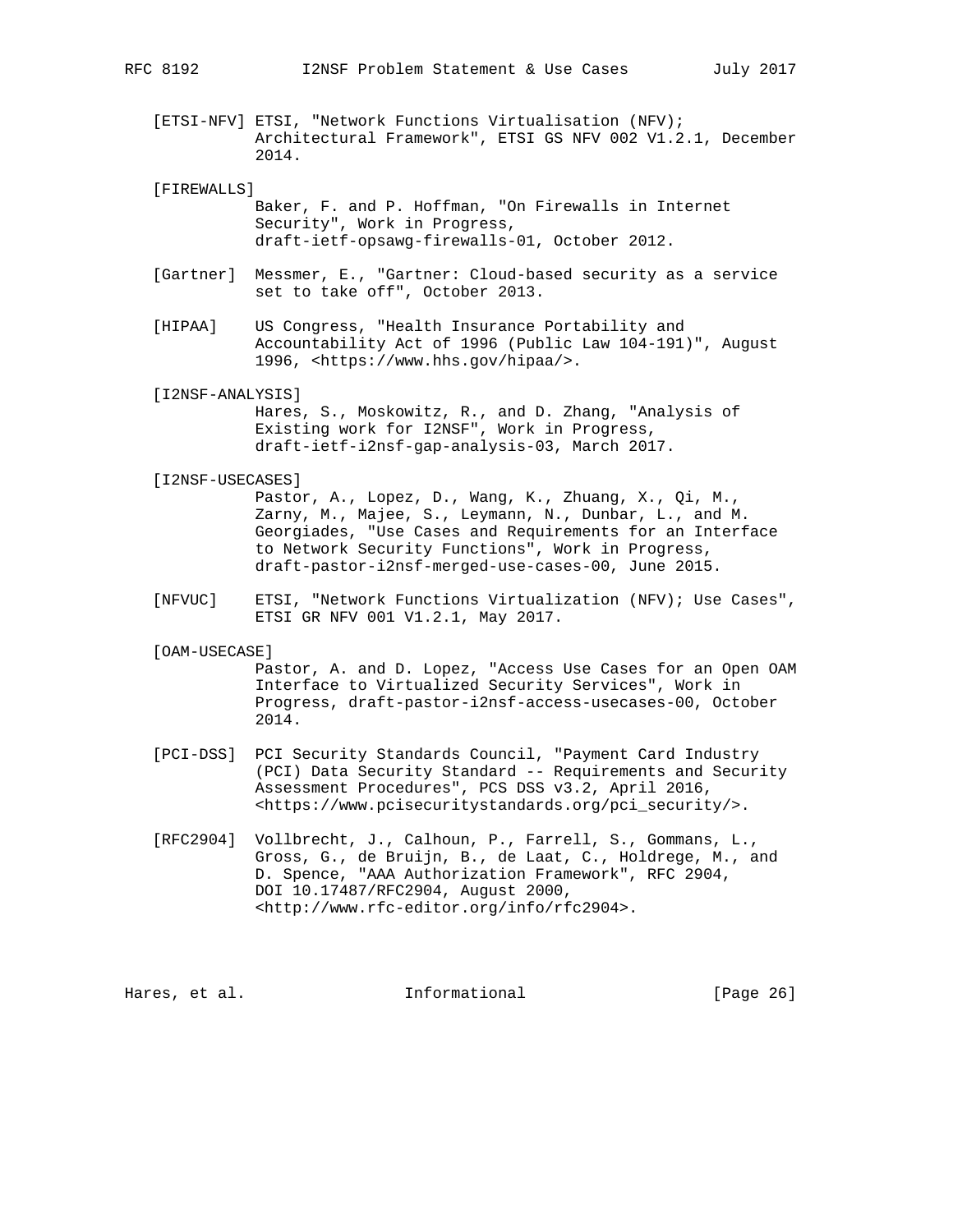- [RFC4948] Andersson, L., Davies, E., and L. Zhang, "Report from the IAB workshop on Unwanted Traffic March 9-10, 2006", RFC 4948, DOI 10.17487/RFC4948, August 2007, <http://www.rfc-editor.org/info/rfc4948>.
- [RFC5925] Touch, J., Mankin, A., and R. Bonica, "The TCP Authentication Option", RFC 5925, DOI 10.17487/RFC5925, June 2010, <http://www.rfc-editor.org/info/rfc5925>.
- [RFC6973] Cooper, A., Tschofenig, H., Aboba, B., Peterson, J., Morris, J., Hansen, M., and R. Smith, "Privacy Considerations for Internet Protocols", RFC 6973, DOI 10.17487/RFC6973, July 2013, <http://www.rfc-editor.org/info/rfc6973>.
- [RFC7149] Boucadair, M. and C. Jacquenet, "Software-Defined Networking: A Perspective from within a Service Provider Environment", RFC 7149, DOI 10.17487/RFC7149, March 2014, <http://www.rfc-editor.org/info/rfc7149>.
- [RFC7426] Haleplidis, E., Ed., Pentikousis, K., Ed., Denazis, S., Hadi Salim, J., Meyer, D., and O. Koufopavlou, "Software- Defined Networking (SDN): Layers and Architecture Terminology", RFC 7426, DOI 10.17487/RFC7426, January 2015, <http://www.rfc-editor.org/info/rfc7426>.
- [SDN-SECURITY]

 Jeong, J., Kim, H., Park, J., Ahn, T., and S. Lee, "Software-Defined Networking Based Security Services using Interface to Network Security Functions", Work in Progress, draft-jeong-i2nsf-sdn-security-services-05, July 2016.

#### Acknowledgments

This document was supported by the Institute for Information  $\&$  Communications Technology Promotion (IITP), which is funded by the Ministry of Science, ICT & Future Planning (MSIP) (R0166-15-1041, Standard Development of Network Security based SDN).

Hares, et al. 1nformational [Page 27]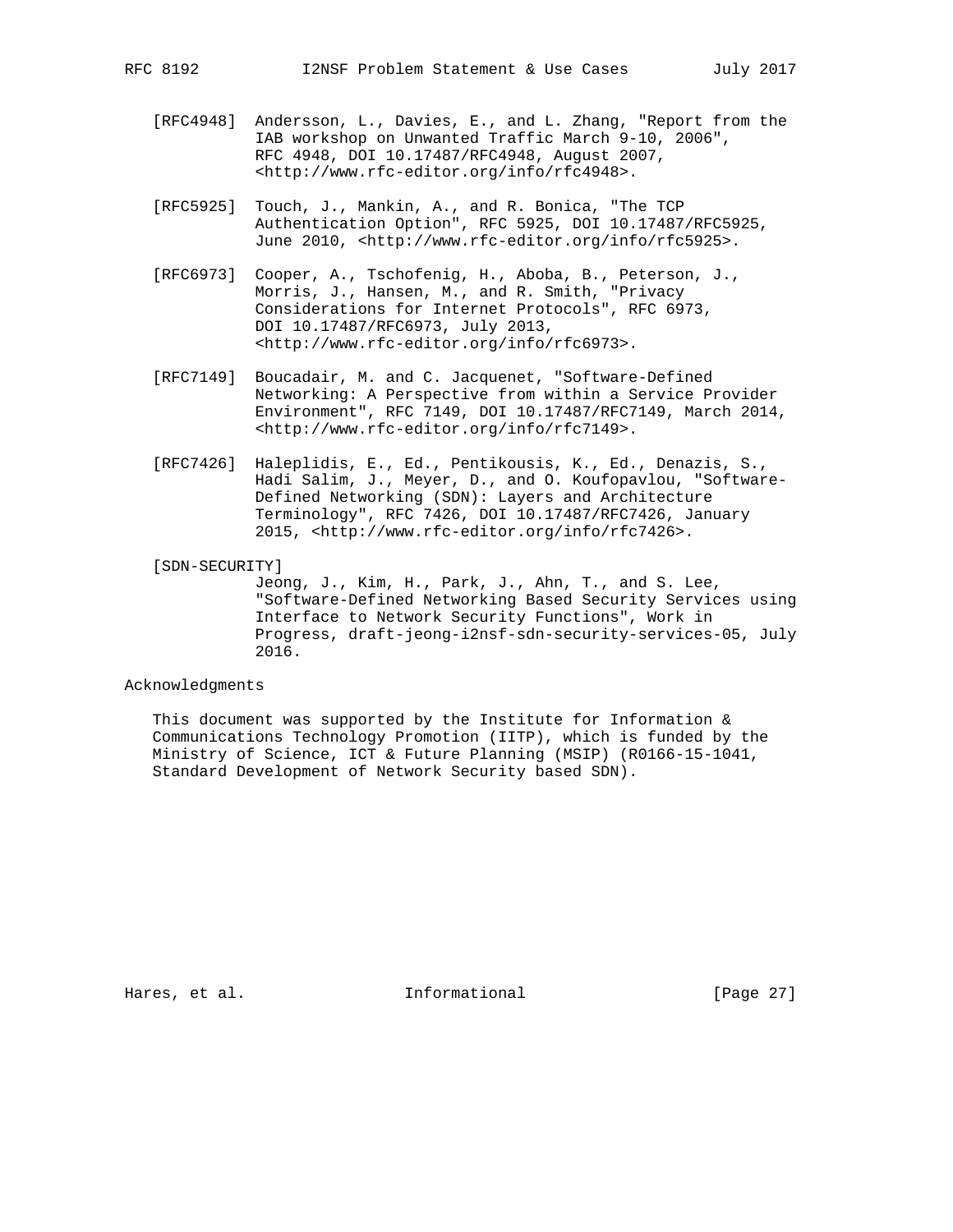# Contributors

 I2NSF is a group effort. The following people actively contributed to the initial use case text: Xiaojun Zhuang (China Mobile), Sumandra Majee (F5), Ed Lopez (Curveball Networks), and Robert Moskowitz (Huawei).

 I2NSF has had a number of contributing authors. The following are considered co-authors:

- o Linda Dunbar (Huawei)
- o Antonio Pastur (Telefonica I+D)
- o Mohamed Boucadair (France Telecom)
- o Michael Georgiades (Prime Tel)
- o Minpeng Qi (China Mobile)
- o Shaibal Chakrabarty (US Ignite)
- o Nic Leymann (Deutsche Telekom)
- o Anil Lohiya (Juniper)
- o David Qi (Bloomberg)
- o Hyoungshick Kim (Sungkyunkwan University)
- o Jung-Soo Park (ETRI)
- o Tae-Jin Ahn (Korea Telecom)
- o Se-Hui Lee (Korea Telecom)

Authors' Addresses

 Susan Hares Huawei 7453 Hickory Hill Saline, MI 48176 United States of America

 Phone: +1-734-604-0332 Email: shares@ndzh.com

Hares, et al. 1nformational [Page 28]